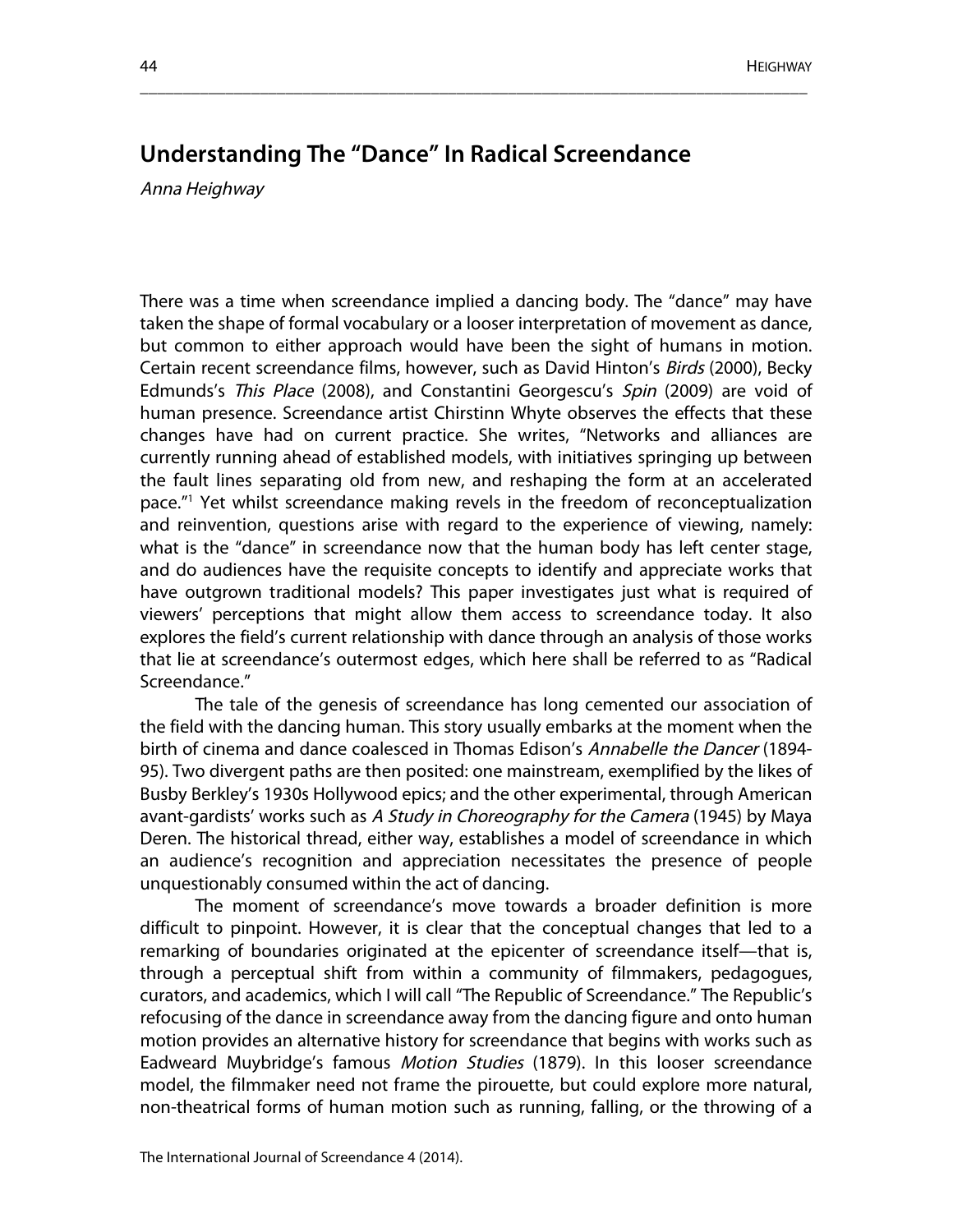punch. This new lineage facilitated an even more liberated screendance paradigm in which the "dance" in screendance need not be "dance" movement, nor human motion, but anything kinetically driven, full stop.

\_\_\_\_\_\_\_\_\_\_\_\_\_\_\_\_\_\_\_\_\_\_\_\_\_\_\_\_\_\_\_\_\_\_\_\_\_\_\_\_\_\_\_\_\_\_\_\_\_\_\_\_\_\_\_\_\_\_\_\_\_\_\_\_\_\_\_\_\_\_\_\_\_\_\_\_\_\_

In 2010, Claudia Kappenberg and Douglas Rosenberg promoted these changes through the publication of their journal, The International Journal of Screendance. The introduction reads, "the journal supports scholarship intended to expand the parameters of what may currently be considered screendance."2 The direction of this expansion is highlighted through Kappenberg's line of questioning: "Does screendance need to look like dance?"<sup>3</sup> Such questions have brought about a broad diversification in screendance practice. In addition, the screendance canon has experienced an expansion that borders on all-inclusion, as the reconceptualization of the dance in screendance has led to the re- classification of a whole host of vintage avant-garde films. The majority of these films do not portray the body in motion. The achievements of the early European avant-garde, such as Fernand Léger's, Ballet Mécanique (1924), René Clair's *Entr'acte* (1924), as well as that of Oskar Fishcingar (1900-1967), Walter Ruttman (1887-1941), Marcel Duchamp (1887-1968), Hans Richter (1888-1976), Man Ray (1890-1976), Eugene Deslaw (1898-1966), Lotte Reiniger (1899- 1981) and those of the later wave; Len Lye (1901-1980), Shirley Clarke, (1919-1997) Ed Emshwiller (1925-199), Chick Strand (1931-2009), Norman McLaren (1914-1987) and Stan Brakhage (1933-2003)—to skim only the surface—now all fit under the rubric of screendance.

Such a rapid remodeling of screendance is not without its issues. When David Hinton pitched his proposals to make a screendance work made entirely from footage of birds, there was resistance. He noted, "The main issue about the film, seems to be, is it a dance film?"4 Filmmaker Becky Edmunds talks similarly of the field's reception of her observational style:

The work that I made, I feel very much related to dance … but one of my problems was where to show my work because although it was clear to me it came from dance, when I was submitting to the festivals that are called screendance festivals, they weren't taking the work, because there wasn't in there, movement that they could perceive as dance. $5$ 

Four years ago the screendance community itself appears to have lacked the appropriate concepts to accept a human-free work as one of its own. Yet although screendance might now "get" itself, it is well worth probing these early responses to Radical work, as it foregrounds the nature of the issues that viewers might experience engaging with these works. Philosopher Graham McFee writes: "understanding, indeed, even seeing and hearing takes place under concepts … what I see depends on the concepts I have."6 To understand Radical Screendance, viewers must therefore apply to it those concepts specific to Radical Screendance, as to attend to it via anything else would mean experiencing it as something different. <sup>7</sup> The initial responses that Hinton and Edmund's work elicited typify this misapprehension, recalling similar moments in art history when audiences have not been ready to access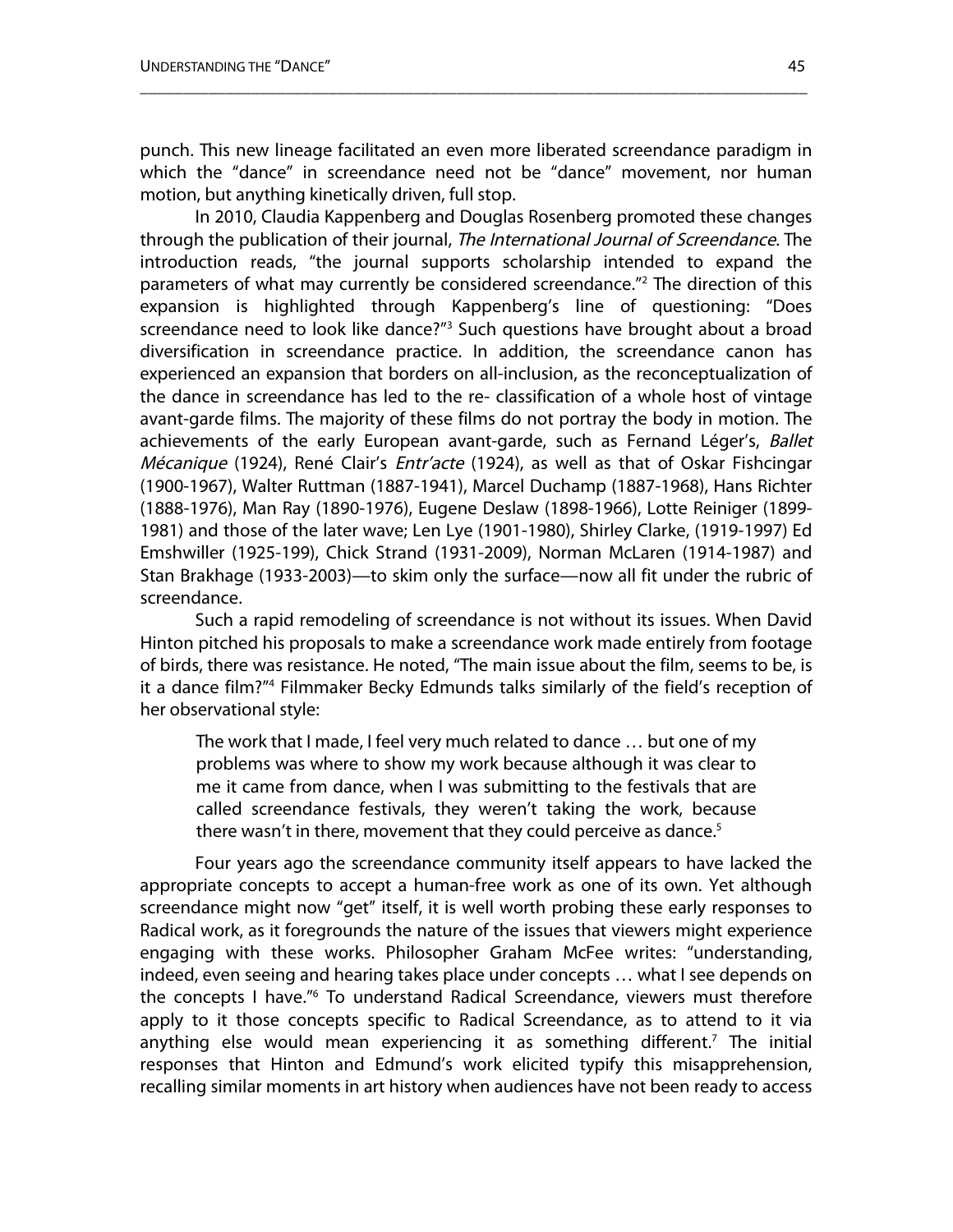radical work, from the opening night of Nijinsky's Le Sacre du Printemps (1913) to the birth of Duchamp's "Readymades" or Yvonne Rainer's post-modern dance. With the evolution of a practice comes the abandonment of its old models, which, no longer representative of current ideology, become outmoded constraints. It follows that if audiences are to engage with Radical Screendance, they need to acquire concepts of understanding that are relevant to the field in its current form. The reason for the Republic's reticence with *Birds* is that they were, at that time, invested in an interpretation of dance as human movement. The key to unlocking concepts for understanding Radical Screendance, therefore, requires an exploration of our own understandings of the term "dance."

\_\_\_\_\_\_\_\_\_\_\_\_\_\_\_\_\_\_\_\_\_\_\_\_\_\_\_\_\_\_\_\_\_\_\_\_\_\_\_\_\_\_\_\_\_\_\_\_\_\_\_\_\_\_\_\_\_\_\_\_\_\_\_\_\_\_\_\_\_\_\_\_\_\_\_\_\_\_

We need only ask ourselves whether dance would exist without people to understand our historic claim to it. Rosenberg writes, "Dance lives in the body."8 McFee, likewise, refers to it as "a form of human behavior."9 No matter what value is stressed, be it expressive, functional, or performative, human agency is intrinsic to this account of dance. For, as Sue Jones points out, "we cannot perform dance without our knowledge nor by mistake, $\frac{10}{10}$  as to dance is to partake in "intentional human action."<sup>11</sup> It follows for Carr therefore that "plastic ballerinas, automatons or trained apes cannot and should not be said to dance in the strict sense that machines may be said to produce or perform music," because none are able to justifiably partake in this account of dance. According to these views, those screendance works that omit the human body cannot feasibly be concerned with dance. Something is clearly amiss. Either the filmmakers are wrong to attach the label "screendance" to these works, as are the Republic of Screendance in their authentication of these acts, or else there must be an alternative means of approaching the "dance" within screendance. The key lies in Carr's use of the words, "in the strict sense," for it hints at the possibility of other, less rigid ways of understanding the term, which might better serve as concepts for understanding Radical Screendance.

Dance as a flexible concept is an idea that has been explored by several philosophers. Sue Jones believes the term to hold "many layers of meaning" <sup>12</sup> and Francis Sparshott likewise asserts that "there is no such thing as a *complete* knowledge of what dancing is"13; "there are innumerable understandings."14 This interpretable account of dance can be understood through reference to how we approach the term "dance" linguistically. Sparshott explains that it is, in fact, "peoples' normal usage of words which determines their meaning."<sup>15</sup> Sparshott explains the diversity of dance accordingly: "The variations in our perspectives on what we recognise as our common practice of 'dance', or as versions of that practice, are negotiated by subtleties in our use of language."<sup>16</sup> He thus highlights the many perspectives of dance that we are capable of adopting, by nuancing the multifaceted relationship between the words that we use and the contexts to which they relate. Our language expresses a diverse attitude towards dance, therefore, through the direct, the synonymous, the associative, and the comparative, to name but a few. As Sparshott further writes, "Sometimes a word is the most appropriate name for a thing we are applying it to, sometime it is only one among many things it might be called, sometimes it is not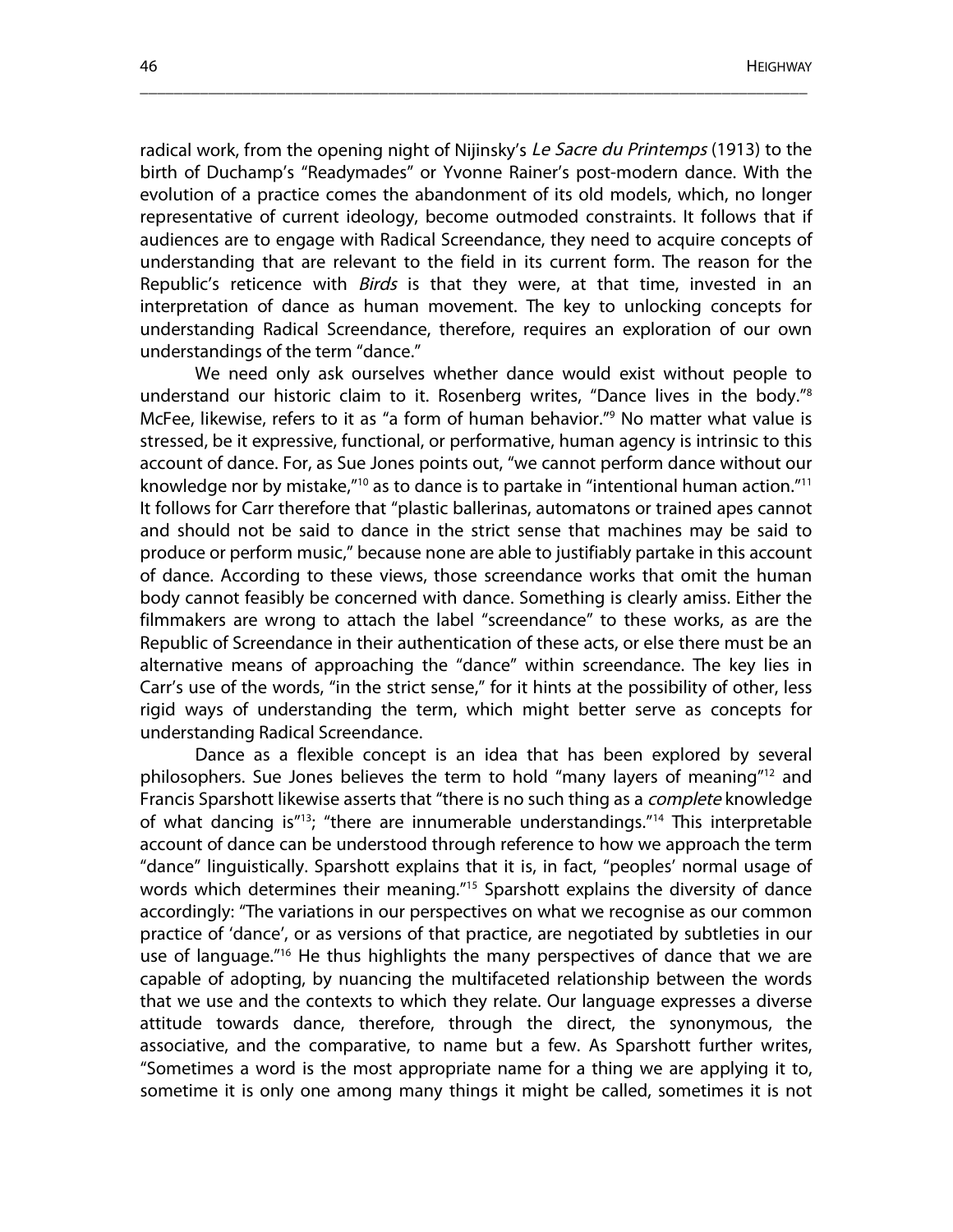meant to be literally correct but to be recognisable as a metaphor."17 This means that we "do use the word 'dance' in relation to the movements of swans, bees, butterflies and flowers"18 just as we could to the movement of "plastic ballerinas, automatons or trained apes."19 The disparity between Carr's arguments and this fact resides in our ability to apply the term not just to those things which are "unquestionably dance" or dance "in a strict sense," but also to "those that could be *called* dance."<sup>20</sup> It is with this latter, pliant view of dance that we should situate Radical Screendance. As Latika Young, former festival coordinator for Dance Films Association writes, "We adopt an expansive view of what constitutes 'dance', a breadth of scope that is then also reflected in our curating decisions. We often screen films … that have absolutely no conventional dance in the traditional sense. $"^{21}$  This ability to take a malleable approach towards dance is essential to this study, for it suggests that we might already have in our grasp some of the most vital concepts required for an understanding of Radical Screendance.

\_\_\_\_\_\_\_\_\_\_\_\_\_\_\_\_\_\_\_\_\_\_\_\_\_\_\_\_\_\_\_\_\_\_\_\_\_\_\_\_\_\_\_\_\_\_\_\_\_\_\_\_\_\_\_\_\_\_\_\_\_\_\_\_\_\_\_\_\_\_\_\_\_\_\_\_\_\_

A further concept for an appreciation of Radical Screendance requires that viewers approach its works using mind over sight. As Amy Greenfield states, a screendance work "may not 'look like' a dance," but has the "meanings of dance."<sup>22</sup> The suggestion here is that we might not be able to identify the "dance" in screendance based on sight alone; rather, our concepts for appreciation might reside somewhere out of eyes' reach. In order to access Radical Screendance, an audience has to probe deeper than the surface of things, as this cerebrally-driven field de-emphasizes the "recognizable," visible "doing" of dance, in favor of its conceptual basis. This move towards the conceptual is being driven by a corresponding move towards a more research-led approach to screendance practices that enable filmmakers to engage in an on-going interrogation of the potentialities of dance and filmmaking relations. As a result, the ideas of these artists become processed through their work in everinventive ways. As Kappenberg and Rosenberg note, "we aim to reframe dance as a form of research that examines the inter-relationships of composition, choreographic language, and meanings of body, movement, space and time. $123$  It is therefore common practice to find screendance makers referring to their work as "research." Becky Edmunds, for example, runs a "research-led screen dance practice, which seeks to deepen the screen application of dance practice,"<sup>24</sup> and Chirstinn Whyte speaks of her "microprojects" that "explore movement and time."<sup>25</sup> Foregrounding the idea of research similarly serves to de-emphasize the materiality of the end product by privileging the conceptual and processual aspects of film and dance making.

Yet the more that the "dance" in Radical Screendance recedes into the minds of its makers—even when armed with the concepts outlined above—the more identifying a screendance from non-screendance can be problematic. An additional concept for accessing Radical Screendance, therefore, must be the intentions of the creators themselves. As McFee asserts, "intention seems crucial to avoiding misperception of ... artwork.<sup>"26</sup> There is, however, no question that intentionality in relation to screendance presents a number of issues, screendance's reclassification of avant-garde films being but one. As an area far beyond the reach of this paper, suffice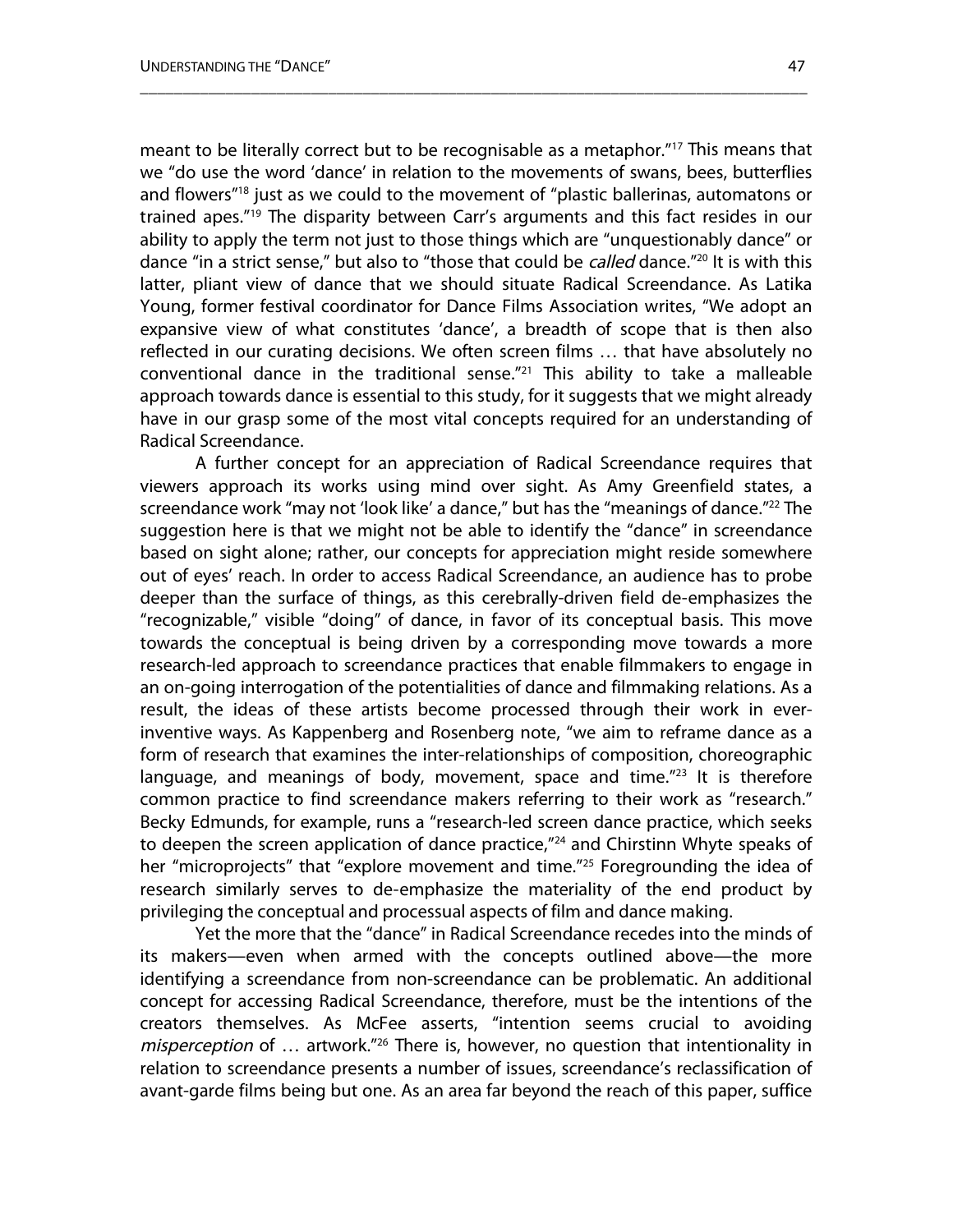it to say that for the purposes of the forthcoming exploration of works, the best possible interpretation is gleaned through an analysis of the works of Radical Filmmakers and the discourse through which they reference them.

\_\_\_\_\_\_\_\_\_\_\_\_\_\_\_\_\_\_\_\_\_\_\_\_\_\_\_\_\_\_\_\_\_\_\_\_\_\_\_\_\_\_\_\_\_\_\_\_\_\_\_\_\_\_\_\_\_\_\_\_\_\_\_\_\_\_\_\_\_\_\_\_\_\_\_\_\_\_

### **Screendance's Understandings Of Dance: The Works**

#### Dance As Movement

The following exploration of work uses appropriate concepts, as outlined above, to uncover some of the dance perspectives currently exercised in Radical Screendance. We begin with the dominant experience of dance valued as movement. Dance writer J. Anderson writes, "Dance is not simply a visual art, it is kinaesthetic as well; it appeals to our inherent sense of motion.<sup>"27</sup> We can relate this interest to what Lorrettann Devlin Gascard refers to as our "kinetic urge."<sup>28</sup> Dance perceived as movement becomes the ideal fix. Screendance, in turn, can be seen as a mining of the potentialities brought about through the inter-relationship between dance as motion and film-making.

A cinematic focus on motion can be traced back to the fine art of the avantgarde. Despite its immense range, one concern common to the early avant-garde painters was the desire to convey temporality. This aim eventually brought the focus onto motion, as movement, being a temporal phenomenon, necessitated the passing of time. This, in turn led to the development of novel pictorial styles and techniques. Fernand Léger speaks of "the introduction of mobile perspective, the sequential depiction of movement."<sup>29</sup> The advent of cinema created a bespoke medium for realizing these aims, for "film renders the world in motion … movement, is the alpha and omega of the medium."<sup>30</sup> The result was a whole host of films which preceded screendance's use of the cinematic process to manipulate and initiate motion. In much of this canon, furthermore, we find the beginnings of Radical Screendance's use of non-human movement to nuance dance.

The techniques that early avant-garde filmmakers used to affect movement from non-human subjects varied. Some artists approached cinematography with a fine art sensibility, whilst others embraced the possibilities of film-making more exclusively through editing techniques. The former approach involved drawing or painting abstract forms, which when passed through a projector became animated illusions of motion. Many such films drew on an interchange of formal concepts between music, dance, and cinema, to create a "pure," "absolute film" of visual rhythms.<sup>31</sup> Walter Ruttmann's *Lichtspiel Opus I* (1921) for example, sets all manner of hand-painted blobs, points and swirls, morphing, dabbing, and colliding to the accompaniment of Max Butting. Len Lye, in his films, Colour Box (1935) for the General Post Office and Colour Flight (1937) for Imperial Airways, used camera-less techniques, scratching and stenciling forms directly onto film stock. The final effect was a similar dance of colorful shapes, which pulsated to the popular big band music of the era. An analogous exploration of music, dance, and cinema was portrayed by Hans Richter, Oskar Fischinger, Viking Eggeling, and Norman Mclaren, enjoying an especially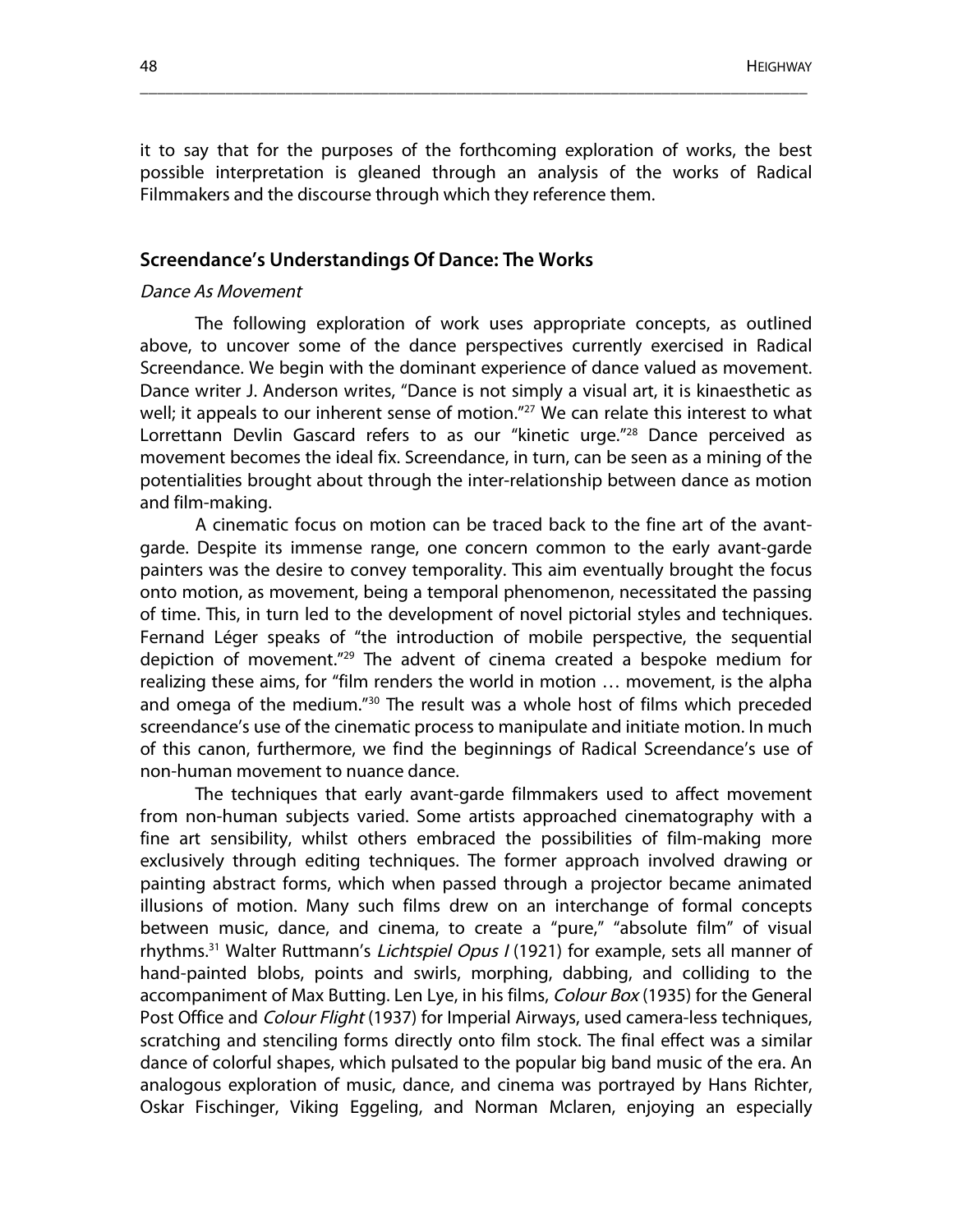memorable commercial success through Fischinger's "Toccata & Fugue in D Minor" in Disney's 1940 film, Fantasia.

\_\_\_\_\_\_\_\_\_\_\_\_\_\_\_\_\_\_\_\_\_\_\_\_\_\_\_\_\_\_\_\_\_\_\_\_\_\_\_\_\_\_\_\_\_\_\_\_\_\_\_\_\_\_\_\_\_\_\_\_\_\_\_\_\_\_\_\_\_\_\_\_\_\_\_\_\_\_

Fernand Léger and René Clair, on the other hand, conveyed the mechanical rhythms of modern life through editing. Leger emphasized the purity of his intentions in describing his masterpiece, Ballet Mécanique (1924) thus: "No scenario. The interactions of rhythmic images that is all."32 René Clair in 1923 wrote more broadly of the lure of cinematic motion: "The public loves movement … the action graded by the disposition of images."<sup>33</sup> Qualifying "movement," he further commented about Ballet Mécanique, "I do not say movement registered by the image itself, but the movement of images one in relation to another.<sup>"34</sup> This effect of movement was achieved in both films through the use of montage editing. Karen Pearlman describes this process as "the assembling of images and sounds into relations that generate rhythms, ideas and experiences of a whole.<sup>"35</sup> The audience comes to experience motion through montage, not just through the movement of captured images, but additionally through the carefully orchestrated structuring of individual shots in the edit. The temporal and spatial inter-relationships that pass before audiences' eyes create rhythms and dynamics, which are subsequently experienced as movement. Although there is a human presence in both of these films, objects are also set moving about the frame through jump cuts. That these filmmakers played on the association between movement and dance is obvious from Ballet Mécanique's title, whereas Claire's film, Entr'acte, (1924) becomes relevant through its context, as it was played in the intermission of Francis Picabia's ballet, Relâche (1924).

Although it is *Ballet Mécanique* that Christopher Green refers to as an "experiment in the controlled creation of movement,"36 this statement encompasses the ethos of the entire Screendance practice. The field's cementation of avant-garde filmmaking practices with its own is a shrewd move as it provides screendance with even greater ties to film art. In addition, it provides the cinematic origins of the field's continued exploration of dance, not necessarily through the body, but absolutely through the kinetic.

#### **Metaphor**

Another means through which screendance corresponds with the non-human via dance is through the use of metaphor and analogy. Scholars Lisanne van Weeldon et al. explain how metaphors work linguistically. They write: "one object, the target is compared to and understood in terms of another object, the source … perceptual similarity between two objects enhances a conceptual link between the two."<sup>37</sup> Our ability to perceive dance in many Radical Screendance works functions similarly, as in the absence of "recognizable" dance content, the "conceptual links" that must be made in order that we perceive dance nonetheless become consciously embedded into the work by the filmmaker. The intentionality of filmmakers in devising and articulating metaphors, as well as our act of deciphering them, is central to an audience's understanding of dance's significance within these works.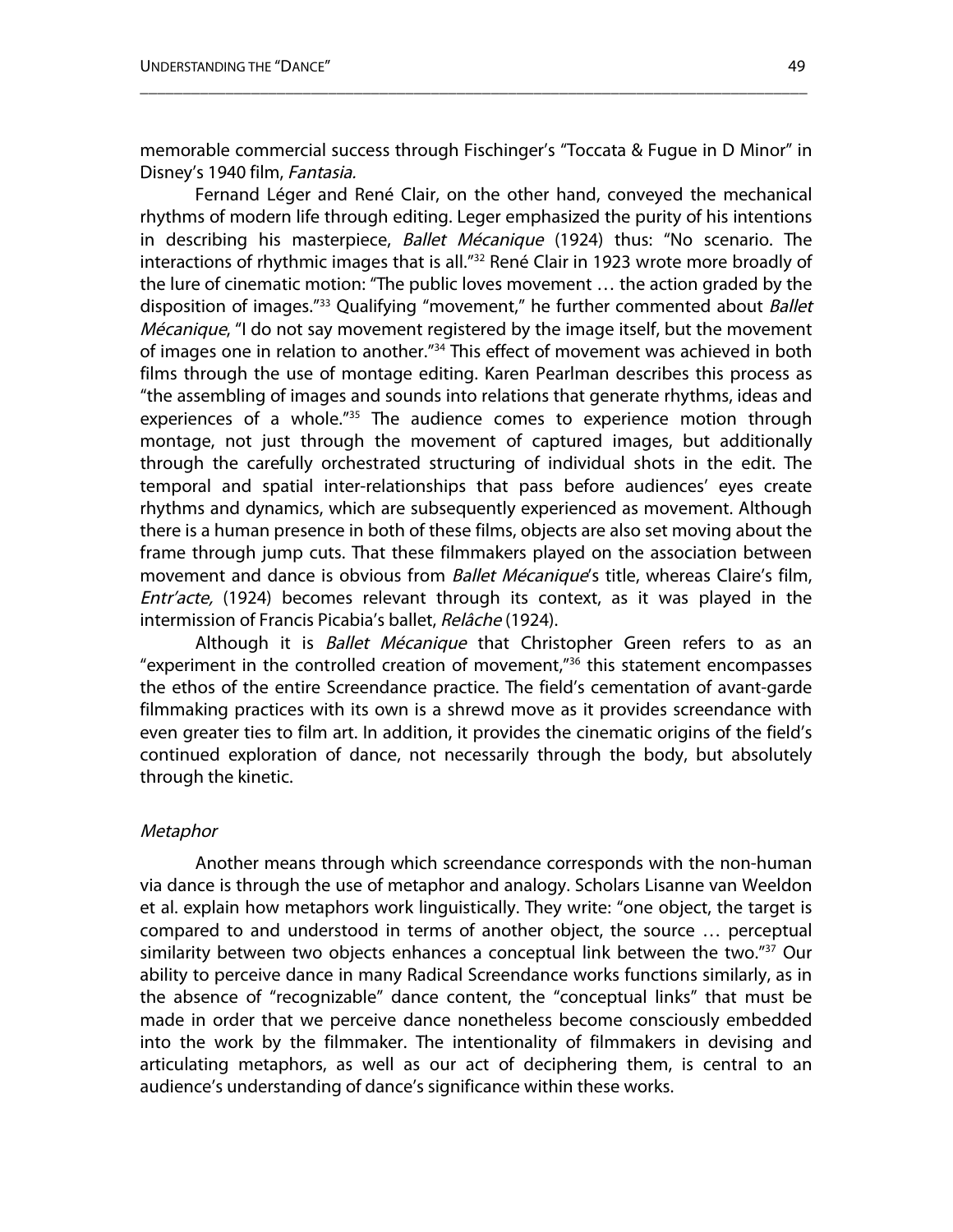Whereas some works interweave an element of metaphor into the larger complex of the work, Spin! (2009) by Constanti Georgescu serves more as a grand performance of metaphor, as well as a metaphor for performance, in which the "target" is spinning tops and the "source" is ballet. Georgescu is an interdisciplinary artist who specializes in choreography, performance, and video art. Spin! is a five minute excerpt, taken from a larger "video-dance performance" entitled Remake, premiered at Theatre Bremen in 2008. What began as a "three hour spinning top jam-session"<sup>38</sup> in performance ends up the content of a film, in which spinning tops triumph in a "balletlike" spectacle, to the music of Beethoven.

\_\_\_\_\_\_\_\_\_\_\_\_\_\_\_\_\_\_\_\_\_\_\_\_\_\_\_\_\_\_\_\_\_\_\_\_\_\_\_\_\_\_\_\_\_\_\_\_\_\_\_\_\_\_\_\_\_\_\_\_\_\_\_\_\_\_\_\_\_\_\_\_\_\_\_\_\_\_

All aspects of the mise-en-scène in Spin! serve to produce metaphorical links. The setting, a sea of pristine white, like a world of icing sugar, is home to a corps de spinning tops, each and every one as vibrantly red as Moira Shearer's shoes. The film is instantly reminiscent of a grandiose ballet, fading up through a moment of white, like the opening of curtains; the establishing moments make full use of the dynamics of the music to mark the introduction of a single defocused top, which spins in flutters, center frame. The metaphorical performance thus begins. The idea of a show becomes further enhanced through the cinematic process in several ways. Georgescu uses a conventional style of shooting and editing that emphasizes the movement inherent to the objects themselves, through fixed frames and longer shot durations. The tops are presented from few angles: head on, or through an oblique top shot. This conventionality forges associations between the generic space and that of a performance space, as shooting from a fixed fourth wall mirrors the set-up not just of traditional theatrical event coverage, but also the audience's position within a proscenium arch theatre. Within this visual confinement, however, Georgescu makes a clever selection of shots that encourage the audience to make very specific connections. Those shots, which feature a single top or inflect one amongst others, conjure the hierarchical ranks of the ballet company, with the most prominent object being that which spins most rigorously, evoking the soloist. This impression takes on an air of parody, as a sudden whirl of entrances bumps the centralized top out of the limelight. Once the metaphorical links have been sewn, we appear to read further similarities into events automatically, elaborating our interpretation so that the nib of the tops become pointe shoes, the revolutions "fouette" turns, and the curve of the spinning top the ballerina's tutu. We relish too, the moments of harmony, when two tops spin in sync as if performing a pas de deux.

The edit similarly serves to feed the trope. The cuts are clean, working to provide fresh moments as well as to create a synchronicity between the visuals and the score. Although the film is in fact just a basic montage, the uncompromising drive of Beethoven's score functions as the master structure of the work, to which the visuals are matched in post-production. We consequently perceive the impression of a tightly choreographed performance through what is essentially the unpredictable movement of spinning tops. This choice of dramatic score, beyond the histrionics it adds, works to further cement theatrical connotations. When all these facets are put to work, we experience a full blown ballet-like experience through childhood toys.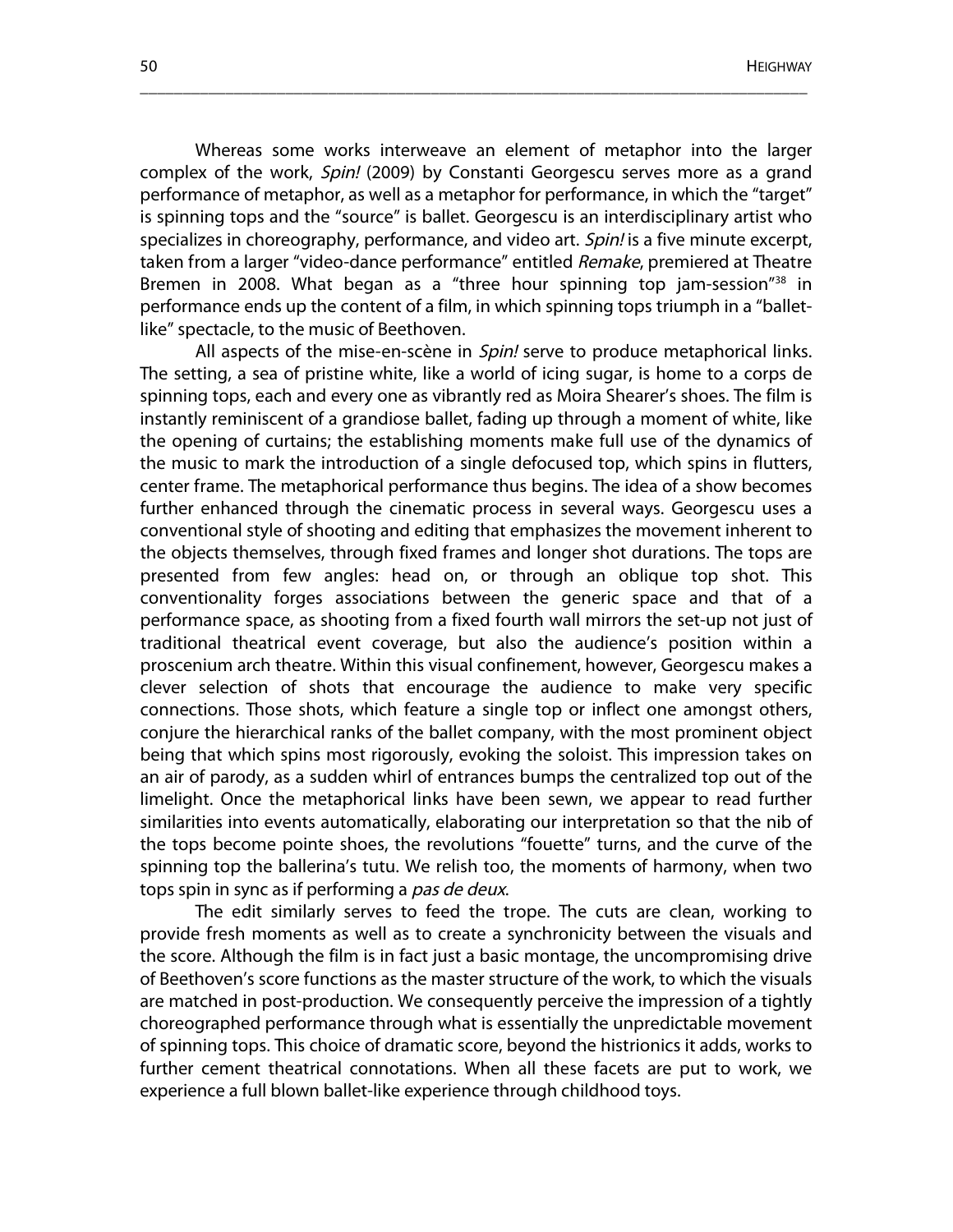A work like Spin! does not ask that we abandon our conventional notions of dance, but rather that we use these as a reference point from which to engage our imaginative understandings of the concept. It is this perceptual and conceptual interrelating that conjures such a strong impression of the flesh of the dancer though the spectacle of wood and lacquer. Films of this nature offer us the chance to explore the prolific life of dance through the pliancy of our perception. As Jones writes, "anthropomorphism, metaphor and analogy can provide valuable ways of achieving understanding of what might be meant by this term 'dance' into its variety."<sup>39</sup>

\_\_\_\_\_\_\_\_\_\_\_\_\_\_\_\_\_\_\_\_\_\_\_\_\_\_\_\_\_\_\_\_\_\_\_\_\_\_\_\_\_\_\_\_\_\_\_\_\_\_\_\_\_\_\_\_\_\_\_\_\_\_\_\_\_\_\_\_\_\_\_\_\_\_\_\_\_\_

#### **Choreography**

One of the more obtuse relationships between dance and screendance derives from an approach to filmmaking that is based on affinities perceived between the processes of making a film and making a dance. Removed from the confines of the dancing body, choreography becomes a transportable process that "anyone can access."<sup>40</sup> In the same way then that we might carry out a queer analysis to engage with a film or text from a particular perspective, we might approach filmmaking through the experiential framework of choreography. The potential that this type of dance and filmmaking connection can offer to screendance artists is vast, as a choreographic framework can be employed at any stage of the filmmaking process. In her book Dancefilm: Choreography and the Moving Image, Erin Brannigan calls the result a "filmic performance" in which "the choreographic quality of the dancefilm can be considered in relation to both the profilmic and filmic elements."<sup>41</sup> The conceit, as Laleen Jayamanne further articulates, reads as follows: "In film the lighting, editing, camera distance, and movement are equally potent 'performers.'"42 In theory this means that any aspects of a film's process can be choreographed by its maker. In practice, the approach that artists make will largely be influenced by their own experience of dance-making and their conceptions about how it might inform the filmmaking process. It is not surprising, then, that screendance works that take such an approach are also referred to as "choreocinema" or "cinechoreographies."

This choreographic methodology, then, is the filmmakers' conceptual transposition of pre-existing filmic processes, in which "the cinematic process" becomes "written through by a variety of choreographic operations."43 This approach can therefore remain difficult to discern from, say, a film that features movement, which has not applied such a focus. For now this conceptual approach means that anything could potentially be interpreted as being screendance, highlighting a need for further studies that might explore any tangible results of screendance's use of a choreographic approach to filmmaking. The differences are certainly subtly qualitative, sometimes so much so that their effect is barely perceptible in the end product. For this reason, the following analysis draws heavily on the words of the filmmakers, as their language reveals a lot about the ways in which they perceive choreography to relate to their filmmaking.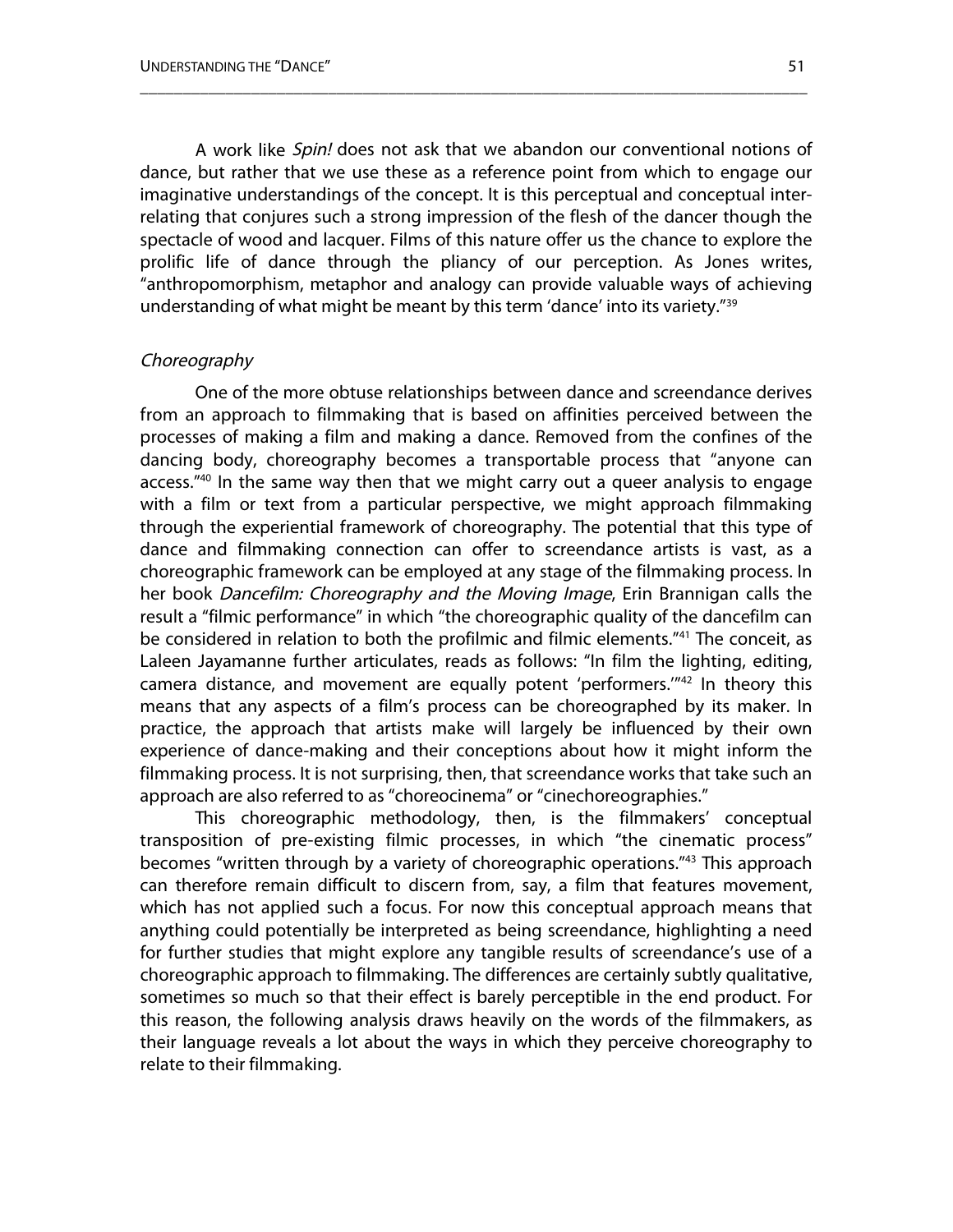The kind of "filmic performance" that British filmmaker David Hinton affects with *Birds* (2000) comes from adopting a choreographic approach to editing. This is possible due to similarities between the formal construction of dance and film. Hinton posits:

\_\_\_\_\_\_\_\_\_\_\_\_\_\_\_\_\_\_\_\_\_\_\_\_\_\_\_\_\_\_\_\_\_\_\_\_\_\_\_\_\_\_\_\_\_\_\_\_\_\_\_\_\_\_\_\_\_\_\_\_\_\_\_\_\_\_\_\_\_\_\_\_\_\_\_\_\_\_

On a very fundamental level, making a film and making a dance are a very similar kind of activity; they're both about giving structure to action. If you think of film as just a formal language … you can look at any film as a dance film. All films take images of action and try to put these images together in a rhythmic and expressive way. In this sense film and dance work along the same lines.<sup>44</sup>

As a non-dancer/filmmaker, Hinton represents a growing number of filmmakers lured to screendance by its "open territory."45 Hinton speaks of a "richness … where you can still try all these things; it hasn't in anyway become formulaic."46 As a filmmaker without any experiential, embodied knowledge of dance, his take on both dance and choreography assumes the structural air of one who specializes in the assemblage of images. He subsequently states:

Film editing gives you everything that a choreographer wants, the ability to select any movement that you want on the face of the earth and give shape to it in any way that you want, as soon as you have movement in the cutting room, it's completely under your control, you can decide exactly where you want that movement to begin, where you want it to end.<sup>47</sup>

According to one of Dance Films Association's directors, Marta Renzi, Hinton advocates three practical approaches to creating screendance. Either "Begin with a previously choreographed dance," "create the 'structure of action' simultaneously in dance and film," or else "'Harvest' movement, creating the structure of action in the editing room."<sup>48</sup> Birds conforms to the latter practice, as "All of the language that is being used is film language."49 The result is that the film relies on a "purely cinematic means to make a dance<sup>"50</sup> and the more you watch, the more it comes becomes one.

Hinton created *Birds* using montage editing. This style of composition enables him to structure random archive images of birds into a syntactically coherent dance of visual and audio rhythms. If we view choreography as "the art of manipulating movement: phrasing its time, space, and energy into affective forms and structures,"<sup>51</sup> the montage functions similarly, crafting individual shots of moving birds together, like steps, to form a series of relations that are punctuated across time and space into phrases and that extend to comprise the larger choreographic structure. Separate images are further cut together using repetition and juxtaposition to form intricate rhythmic patterns of movements, which mirror the construction of motif and phrasing in dance. For example, in the opening section, set in a forest, shots that accentuate side to side motions are choreographed intermittently with those of birds moving downwards into frame or articulating circular pathways with their wings. These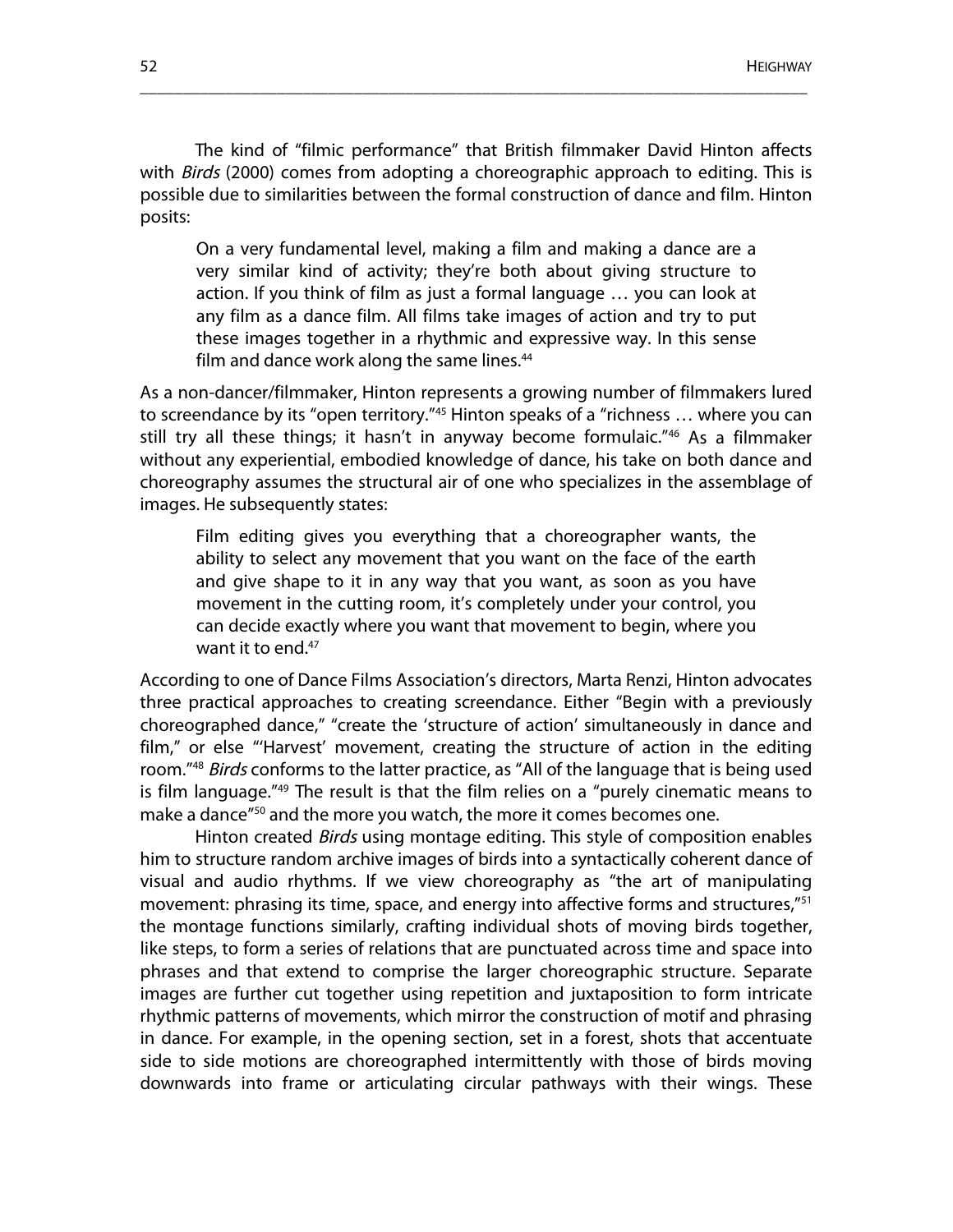patterned phrases are then often recycled, adding layers of rhythmic complexity to the overall structural design.

\_\_\_\_\_\_\_\_\_\_\_\_\_\_\_\_\_\_\_\_\_\_\_\_\_\_\_\_\_\_\_\_\_\_\_\_\_\_\_\_\_\_\_\_\_\_\_\_\_\_\_\_\_\_\_\_\_\_\_\_\_\_\_\_\_\_\_\_\_\_\_\_\_\_\_\_\_\_

Hinton also manufactures a continuity of movement by joining what are in fact disparate images, captured at different places and times, into an illusion of coherence. "I'm cutting it so that the movement is continuous; it feels like there's one movement, so you have a kind of continuity, but continuity with transformation at the same time."<sup>52</sup> A shot of two birds in chase pans to contain them as they skim swiftly right to left across the water. This is then cut with a shot of a different bird, also travelling right to left in relation to the frame, also flying low over water, then three birds running right to left on the water itself. If you look at the backgrounds of these shots, their disconnection becomes apparent; they have been captured at different locations and at different times. Yet what you more readily perceive is a fluid spatial and temporal progression of motion across a horizontal pathway that mirrors the processes of dance construction, whose phrases, too, articulate a continuity of motion through moments of change. This is one of Hinton's achievements: that the movement of birds becomes comprehensible through precisely those self-same concepts that we use to approach even the most "intentional action" of a dancer. And this is precisely the kind of connection that you are meant to make: "The point to me, is that every principle that is applied to birds in this film, could be applied to dancers."<sup>53</sup>

Yet the film works not only on a formal and metaphorical level, but on a deeper philosophical plane also. Hinton's choice of ornithological content initiates poignant anthropomorphic contemplation. The beauty of the movement within each individual shot, as well as the satisfying sense of fluid unity, ultimately undermines the centrality of man's place within dance. The hugely ornate textures created by the waves of birds flying in formation, swelling and retracting in a paradox of chaotic order, not only degrades our own attempts at the orchestration of movement, but highlights the artificial nature of human practices such as choreography, performance, and filmmaking. Hinton comments, "one of the things that these birds represented for me, is totally authentic movement, because the bird does not know that it's putting on a performance." The film leads us to a conclusion that advocates of dance as "human intentional action" would find sobering. For even should we wish to mimic the dancelike movements of these birds, as Hinton suggests we *could*, in reality our "intentional" dance could never touch the levels of sophistication, precision, or indeed beauty, that the instinctive non-dance movements of birds achieves without effort. And yet there is a clever irony that lies beneath the ponderings that Hinton's choreographic approach to filmmaking sets up. For despite the formidably instinctual movement that fill each and every frame in *Birds*, these creatures only ever set flight as a direct consequence of the conscious, man-made processes of filmmaking.

#### A Somatic Approach To Film-Making

Another way in which screendance relates to dance is through a somatic approach to the making of a film. Somatic, here, does not mean privileging the body at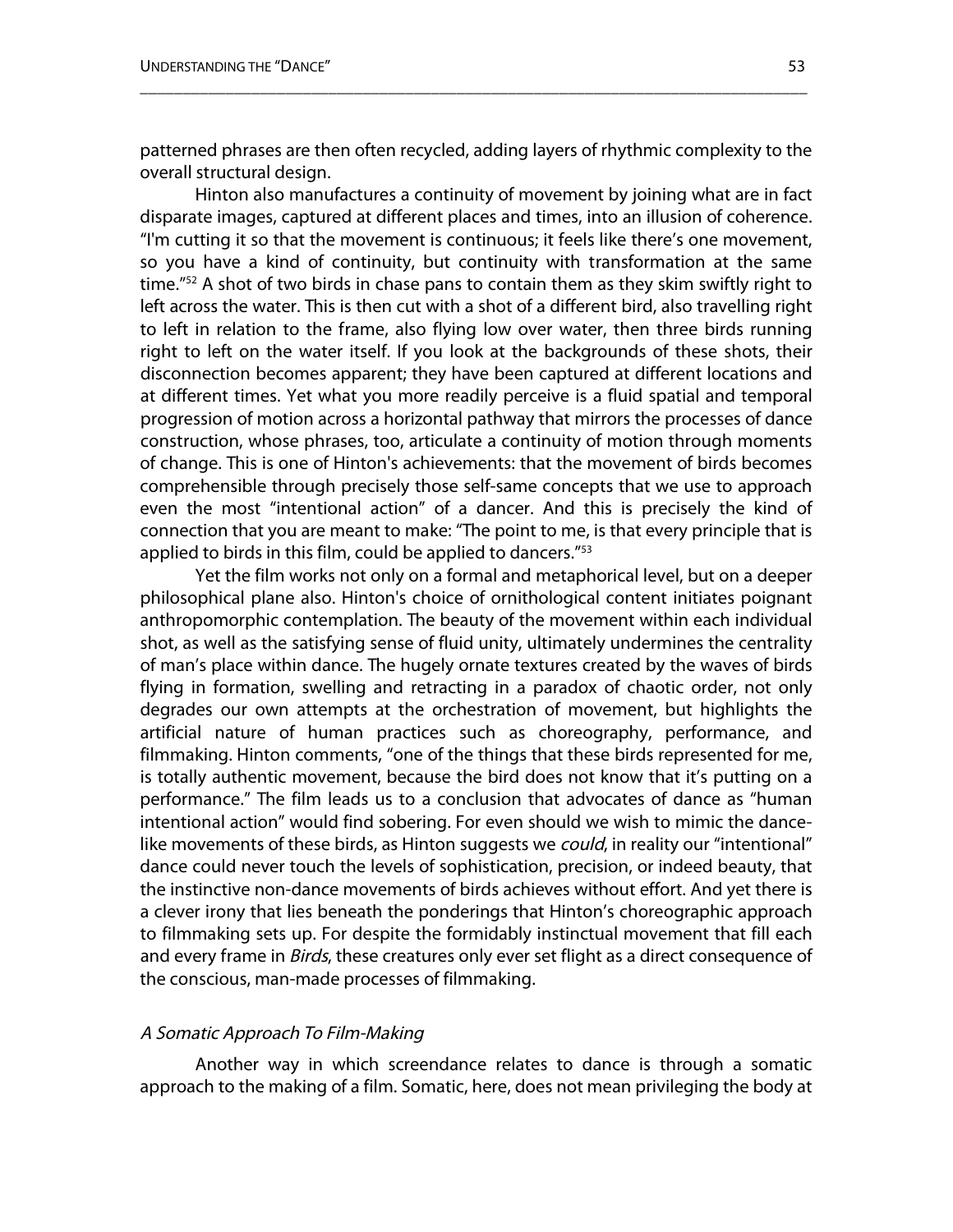the expense of thought, but rather an approach to filmmaking that initiates at the body. Brannigan calls this a "dancerly" approach, <sup>54</sup> through which the "physical thinking,"55 as well as the corporeal experience of dance and choreography, becomes transferred onto the process of filmmaking in much the same way that a seasoned musician might approach it through the ears. We might best acquire an understanding of the nature of somatic perception through the words of Claudia Kappenberg. She describes the approach as "coming from the inner to the outer … Choreography not as working with bodies, it is the body, an inner-attitude."56 Chirstinn Whyte describes this corporeally-centered way of experiencing the world, as having "dance-informed eyes,"57 which, in terms of screendance making, means making decisions as a filmmaker through the internal experience of dance and choreography.

\_\_\_\_\_\_\_\_\_\_\_\_\_\_\_\_\_\_\_\_\_\_\_\_\_\_\_\_\_\_\_\_\_\_\_\_\_\_\_\_\_\_\_\_\_\_\_\_\_\_\_\_\_\_\_\_\_\_\_\_\_\_\_\_\_\_\_\_\_\_\_\_\_\_\_\_\_\_

After her initial role as a dancer alongside the likes of Martha Graham, Hanya Holm, and Anna Sokolow, Shirely Clarke turned to filmmaking in 1953. <sup>58</sup> Despite her status as a prolific contributor to the American underground film scene, through her award winning feature length documentaries and dance films, the "dancerly" stamp of her aesthetic is interpreted throughout her oeuvre. Henry Breitrose, writing for *Film* Quarterly in 1960, thus wrote, "Clarke was originally a dancer. Before making films she took the precaution of learning a great deal about film technique; but she remains an instinctual filmmaker, whose feeling for movement generally seems to have carried over into her feeling for the camera."59

Clarke's early screendance work, Bridges-Go-Round (1958), replaces the dancing body with the bridges of New York City. What makes this work especially pioneering is Clarke's early reference to its status as a screendance work, despite its lack of bodies. According to Clarke, the film, "simply establishes the fact that you can make a dance film without dancers."60 The film was created as "little bits of Americana,<sup>"61</sup> for exhibition at the United States Pavillion, as a part of the 1958 Brussels World Fair. Although like Hinton, Clarke spoke of "the choreography of editing and the choreography of space/time," her dance perspective results in a further embodied approach to the orchestration of shots and the movement of the camera. She comments, "By choreographing the camera itself, you can add a whole new level of dance."62 She thus perceived the timing, quality, and spatial progression of camera movement as choreographic tools.

You can sense her dancerly approach to her subject, through the careful orchestration of fluid pans, tilts and zooms that circle and sweep about these giant structures with an effortless lyricism. The camera (and Clarke's body behind it) thus becomes one of the central characters in Clarke's filmic performance, for although they cannot be seen, there is a profound sense of their tangible presence throughout. A choreographic approach is further applied throughout the edit, through which Clarke further composes her moving images into visual rhythms. The shots are superimposed into delicate layers that ellipse and elide in smooth counter directions, so that the monuments of New York City seem to dance with one another. Changing color tints add further rhythmic punctuation, adding to this kaleidoscopic waltz comprised of immovable metal. As Henry Breitrose noted, "the bridges become plastic materials for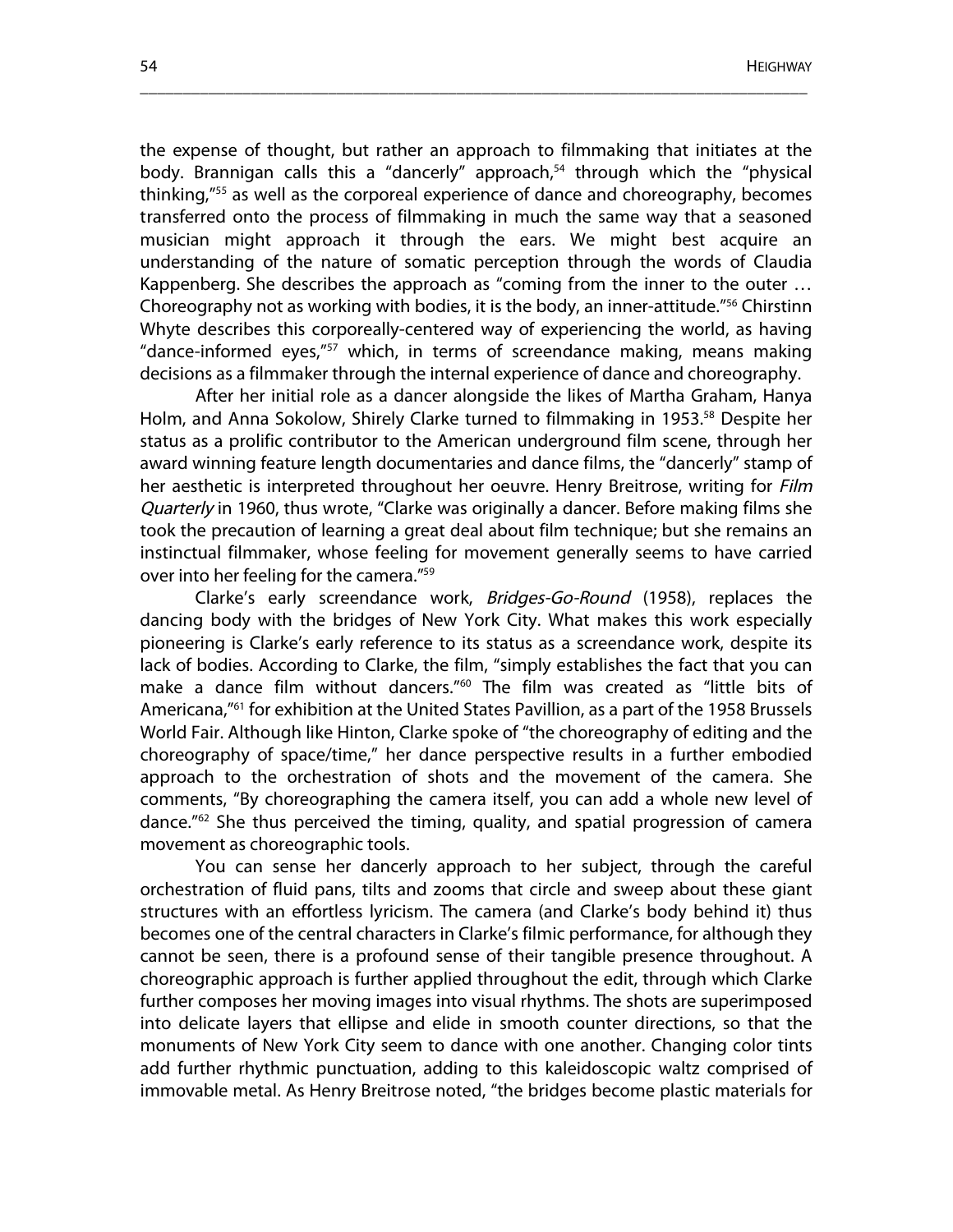a highly abstract subjective study in structures and movements … the great steel girders, the taut cables, the towers and railings and roadways and abutments seem almost to dance."63

\_\_\_\_\_\_\_\_\_\_\_\_\_\_\_\_\_\_\_\_\_\_\_\_\_\_\_\_\_\_\_\_\_\_\_\_\_\_\_\_\_\_\_\_\_\_\_\_\_\_\_\_\_\_\_\_\_\_\_\_\_\_\_\_\_\_\_\_\_\_\_\_\_\_\_\_\_\_

Becky Edmunds description of This Place (2008) as "A rhythmic and patterned document of place"<sup>64</sup> would befit Bridges well. The work is the manifestation of Edmunds's interest in work that "might not have a theatrical dancing body in the shot, but which is very much influenced by dance and dance practice."<sup>65</sup> Chirstinn Whyte comments, "Becky Edmunds sidesteps the issue of 'dancer-as-subject' by using aspects of environment as choreographic raw material."<sup>66</sup> Shot at PACT Zollverein, a disused colliery converted into a performing arts school in Germany, the film too deals in brick and metal. Edmunds also echoes Clarke's choreographic approach to the camera. She states: "I got very interested in what is it that I'm choreographing when I'm choreographing. Am I choreographing a body in the frame, or am I choreographing the space around the body, or am I choreographing the camera itself?"<sup>67</sup> Although Bridges and This Place correlate, it is Edmunds' even deeper conceptual connection of both choreography and embodiment within her practice that, she believes, makes her work "absolutely about choreography."68

Edmunds struggles to verbally explicate this correspondence high-lighting, once again, the difficulty an audience might have appreciating such works. If we consider the function of choreography within her filmmaking process, we understand why.

I can use it (choreography) as a way of looking at something … and if I use my definition of choreography to look at something, then it will enable me to notice certain things about it … I will obviously notice movement, but I will also notice rhythm and pattern … and also maybe I will then notice the relation of my own body to the thing I'm looking at … just by looking at it with the notion of choreography … often if I look at something and I really don't understand it, I'll look at it as a piece of choreography to see if it helps bring something out. 69

Adopting a choreographic approach to filmmaking for Edmunds serves not just as means of perceiving the operations of film-making, but as a way of understanding the world. She describes it as though it were a pair of glasses that can be taken on and off, adding clarity when needed or discarded when a different vision is required. The choreographic is thus used as mode of perception, which Edmunds adopts within her larger research in embodied "looking." She states, "I found myself in an extraordinary place … and I was practising looking."70 This statement serves as the ideal synopsis for This Place, a work that reveals its alien environment from a whole host of perspectives.

Like Whyte, the eyes form part of Edmunds embodied approach to filmmaking. She thus states, "It is a physical practice, and that physicality very much includes the eyes and the behaviour of the eyes, and practice in looking and being able to recognise something."<sup>71</sup> This sense of physical seeing is eerily palpable in This Place, through its probing, tentacle-like use of camera and twitching images that stutter like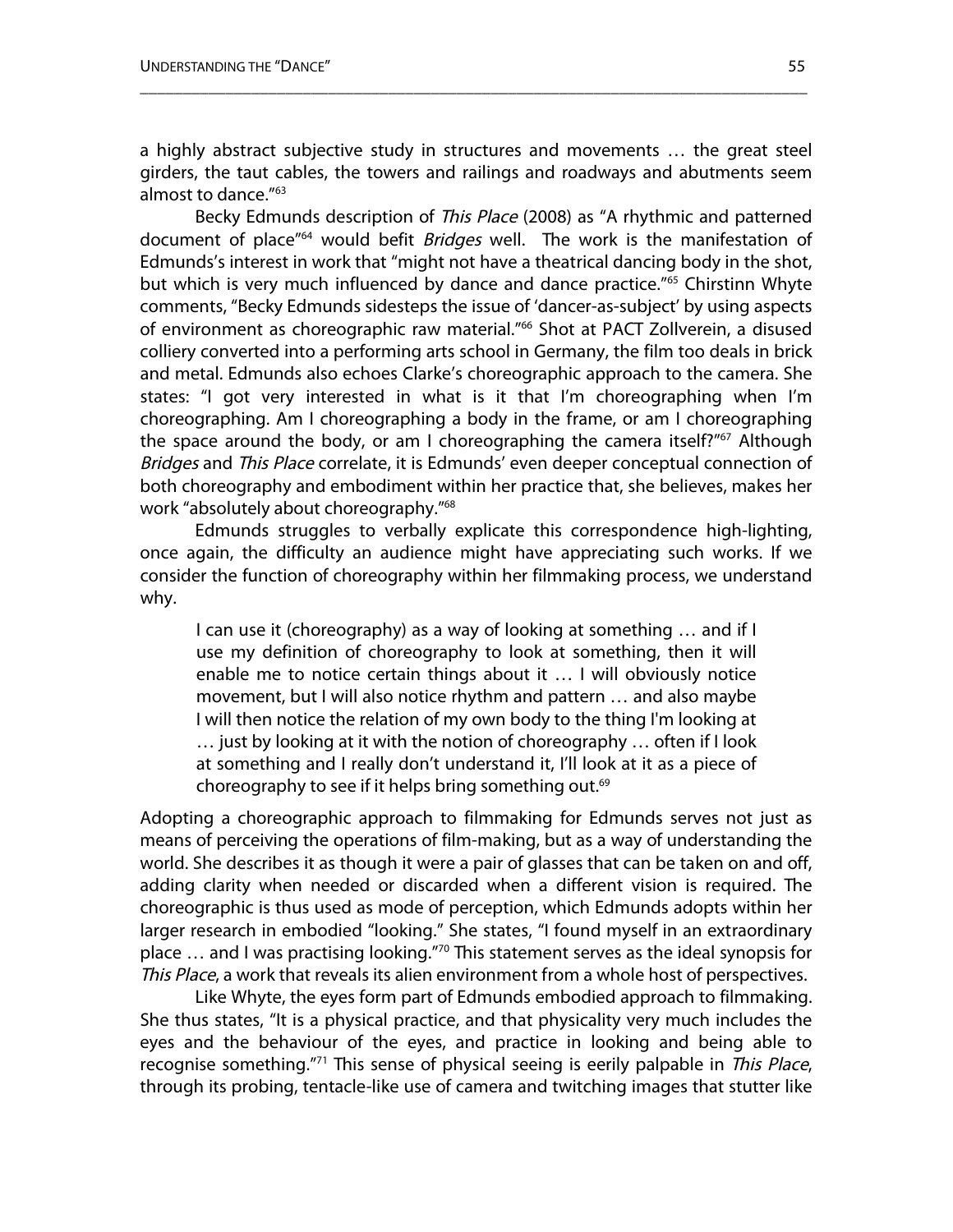blinking eyes. Although there is no body in sight, we sense the presence of the "looker." Edmunds also considers the interrogation of her bodily positioning within an environment as forming part of her choreographic method, enabling her to further navigate her way through the filmmaking process, affecting the choices she makes and providing fresh perspectives. She asks, "If I put my body in a big space would something change: could I find my way to a wide shot, and to the body in wide shot"?<sup>72</sup>

\_\_\_\_\_\_\_\_\_\_\_\_\_\_\_\_\_\_\_\_\_\_\_\_\_\_\_\_\_\_\_\_\_\_\_\_\_\_\_\_\_\_\_\_\_\_\_\_\_\_\_\_\_\_\_\_\_\_\_\_\_\_\_\_\_\_\_\_\_\_\_\_\_\_\_\_\_\_

Every aspect of This Place serves as an opportunity for Edmunds to reveal a new aspect of her embodied sight. Whereas Bridges used the physicality of the moving camera and the layering and pacing of images to convey harmony, This Place disorients. Over the opening glimpses of industrial architecture that wax and wane, for example, we hear the sounds of a forest. The shots also de-familiarize through obtuse angles and reflections, confusing up from down, right from left and real from unreal. The strong sense of unfamiliarity and curiosity within the space comes in part from Edmunds' insistence that the process be as un-premeditated as possible, so that her reactions to the places she films are somehow "real" and in-the-moment. The effect is one of profound interrogation and exploration not so dissimilar to the introspective mind-body improvisation of William Forsythe. The film serves as an affective manifestation of Edmund's refusal to assume a fixed point of knowledge through a multitude of fragmented perspectives that seem to disallow that we ever know for certain where we are and what it is that we see before us. What we experience, then, is a journey built out of a journey: an exploration of the unknown, manufactured through the embodied responses of a filmmaker to her environment. Although the film's relevance to choreography functions more to enable the artistic process of its maker than as a discernable feature of the work in this instance, the categorization of this work as screendance emphasizes the complex relationships that dance can manifest within current practice.

The evidence suggests that audiences do possess much of the requisite cognitive stock to access Radical Screendance works but that the implications that some of the more esoteric choreographic approaches to screendance making have on identification and intentionality might benefit from further enquiry. A vital part of audience's appreciation of Radical Screendance lies in accepting its rejection of dance in any "strict sense" in favor of a wealth of possible meanings. It is as such that we are able to frame the links between the non-human and dance within its practice. Furthermore, screendance's move away from a traditional understanding of dance does not mean that it becomes divorced from an audience's understandings of the term. Rather, the clue for unlocking screendance lies, ironically, in engaging with our inherently multifaceted relationship with dance, one which is capable of embracing the concept as metaphor, process, attitude, and construct. The role of this cuttingedge visual practice is thereby significant, as the understanding and indeed construction of its works require that we question, stretch, and ultimately enjoy confronting the rigidity of our ideas about what dance and film-making can be.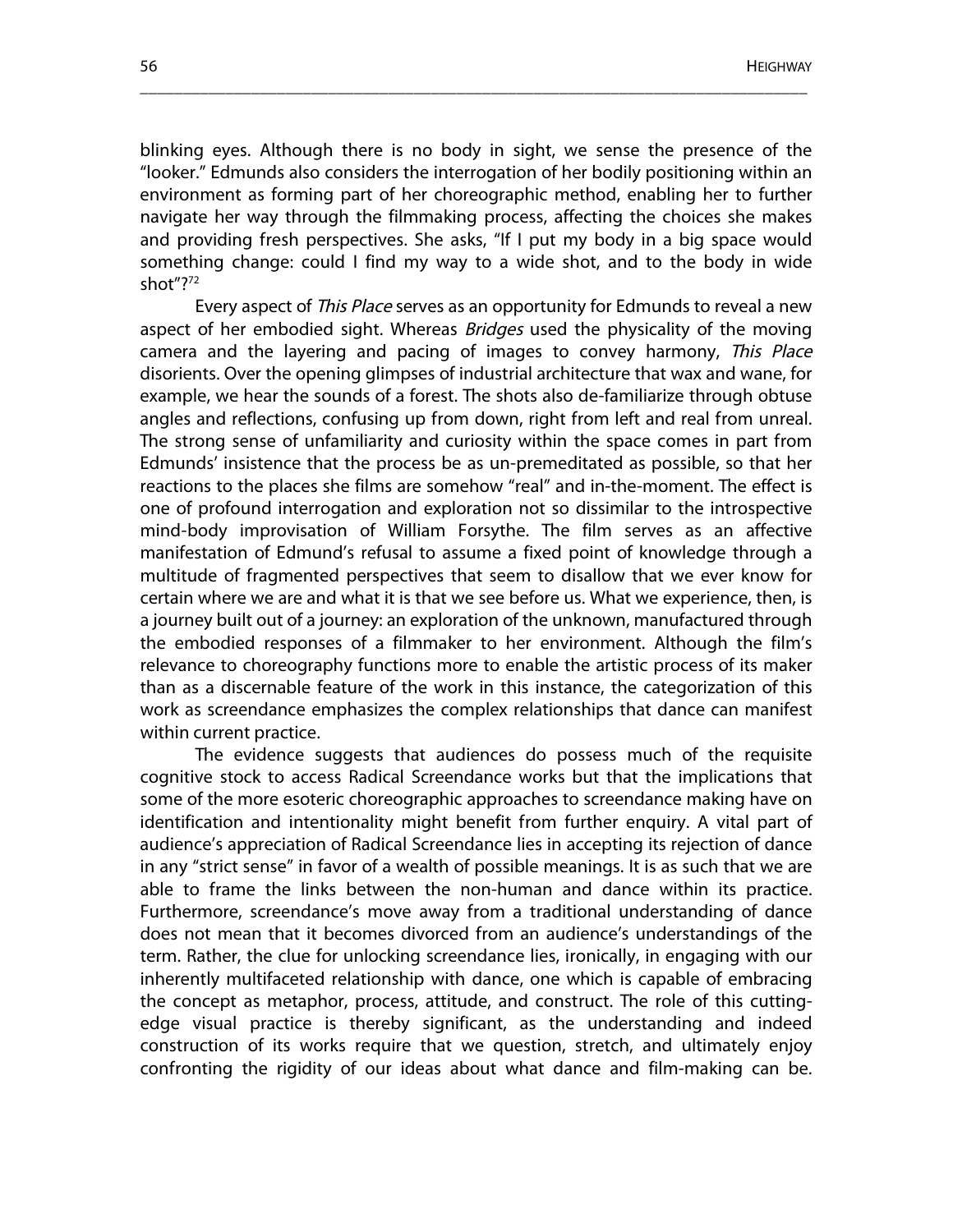Radical Screendance is not necessarily instantly identifiable, nor is its relation to dance always easy to decipher, but that's precisely the point.

\_\_\_\_\_\_\_\_\_\_\_\_\_\_\_\_\_\_\_\_\_\_\_\_\_\_\_\_\_\_\_\_\_\_\_\_\_\_\_\_\_\_\_\_\_\_\_\_\_\_\_\_\_\_\_\_\_\_\_\_\_\_\_\_\_\_\_\_\_\_\_\_\_\_\_\_\_\_

# **Notes**

1. Chirstinn Whyte, Shiftwork (n.d), accessed May 8, 2011, http://www.shiftwork.org.uk/unspooled\_site/outlying/content.html.

2. Douglas Rosenberg and Claudia Kappenberg, The International Journal of Screendance 1 (Summer 2010), accessed May 8, 2011, http://journals.library.wisc.edu/index.php/screendance/article/viewFile/316/310.

3. Claudia Kappenberg, "Does Screendance need to look like dance?" (2009), accessed April 20, 2011, http:/www.dvpg.net/docs/ckpaper\_DanceasFilm\_19 May09pdf.

4. David Hinton in Liz Aggiss, Take7 (2008).

5. Becky Edmunds, Lucy Cash and Claudia Kappenberg, "What if…we could view all this as dance," in *Crossing Borders* (2010), accessed September 3, 2014,

http://www.independentdance.co.uk/programmepage/exchanges/crossingborders/crossing-borders-talks-media-archive/.

6. Graham McFee, Understanding Dance (London: Routledge, 1992), 134.

7. Ibid, 39.

8. Douglas Rosenberg, "The Work of Dance in the Age of Corporeal Reproduction" (2010), accessed September 3, 2014. http://www.dvpg.net/docs/adfessay.pdf.

9. McFee, Understanding Dance, 16.

10. Sue Jones, "Do Rabbits Dance? A Problem Concerning the Identification of Dance," in *Dance, Education and Philosophy*, edited by Graham Mcfee (Oxford: Meyer & Meyer Sport, 1999), 85.

11. David Carr, "Thought and Action in the Art of Dance," British Journal of Aesthetics 27, no.4 (1987): 347.

12. Jones, "Do Rabbits Dance?", 97.

13. Francis Sparshott, "On Knowing What Dancing Is," Dance, Education and Philosophy, 72.

14. Ibid., 81.

15. David Best, Expression in Movement and the Arts: A Philosophical Enquiry (London: Lepus Books, 1974), 41.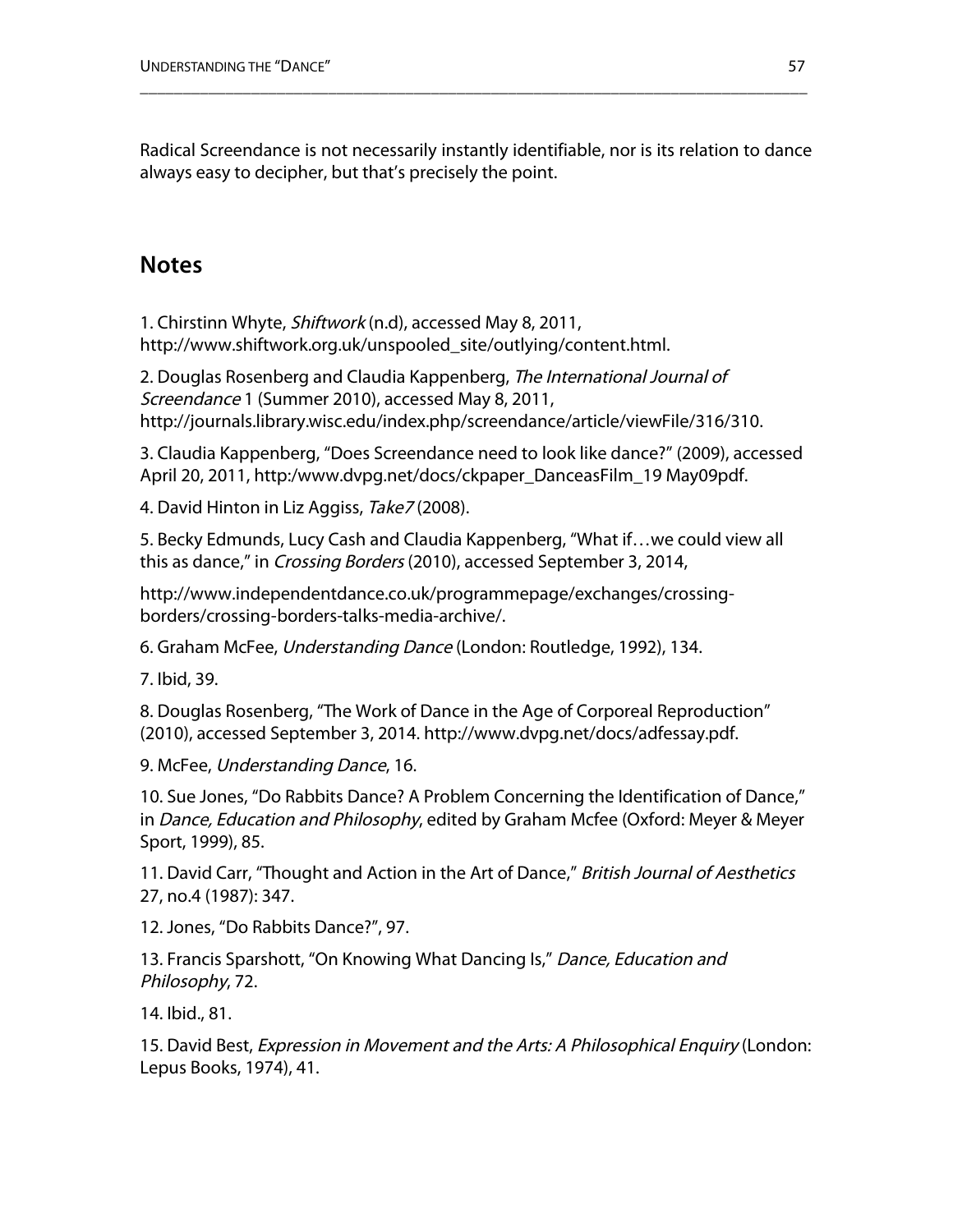16. Sparshott, "On Knowing," 74.

17. Ibid., 74.

18. Jones, "Do Rabbits Dance?", 85.

19. David Carr, "Thought and Action in the Art of Dance," British Journal of Aesthetics 27, no. 4 (1987): 345-357.

\_\_\_\_\_\_\_\_\_\_\_\_\_\_\_\_\_\_\_\_\_\_\_\_\_\_\_\_\_\_\_\_\_\_\_\_\_\_\_\_\_\_\_\_\_\_\_\_\_\_\_\_\_\_\_\_\_\_\_\_\_\_\_\_\_\_\_\_\_\_\_\_\_\_\_\_\_\_

20. Jones, "Do Rabbits Dance?", 86.

21. Latika Young, "In Search of a Name," Dance Films Association, Inc, (2009), accessed May 8, 201, http://www.dancefilmsassn.org/Linkezine3-408.html.

22. Amy Greenfield in Claudia Kappenberg, "Does Screendance need to look like dance?" (2009), accessed April 20, 2011, http:/www.dvpg.net/docs/ckpaper\_DanceasFilm\_19 May09pdf.

23. Rosenberg and Kappenberg, The International Journal of Screendance, n.p.

24. Becky Edmunds, This Place (2008), accessed September 10, 2014, http://www.youtube.com/watch?v=TkSj3TDFPlU.

25. Whyte, Shiftwork, n.p.

26. Graham McFee, The philosophical aesthetics of dance: identity, performance and understanding (England: Dance Books, 2011), Kindle edition, loc. 2566.

27. J. Anderson in Mary M Smyth "Kinesthetic Communication in Dance" in Dance Research Journal 16, no.2 (Autumn 1984): 19.

28. Lorettann Devlin Gascard, "Motion Painting: 'Abstract' Animation as an Art Form," Leonardo 16, no.4 (Autumn 1983): 293.

29. Fernand Léger in Christopher Green, Leger and The Avant-Garde (UK: BAS Printers Limited, 1976), 56.

30. Kraucer qtd. in Whyte, Shiftwork, n.p.

31. Marcel Schwierin and Sandra Naumann, "Absolute Film," n.d., accessed May 8, 2011. http://www.see-this-sound.at/compendium/abstract/53.

32. Qtd. in Green, Leger and The Avant-Garde, 281.

33. Qtd. in ibid., 278.

34. Ibid., 279.

35. Karen Pearlman, Cutting Rhythms: Shaping the Film Edit (Oxford: Focus Press, 2009), 155.

36. Green, Leger and The Avant-Garde, 282.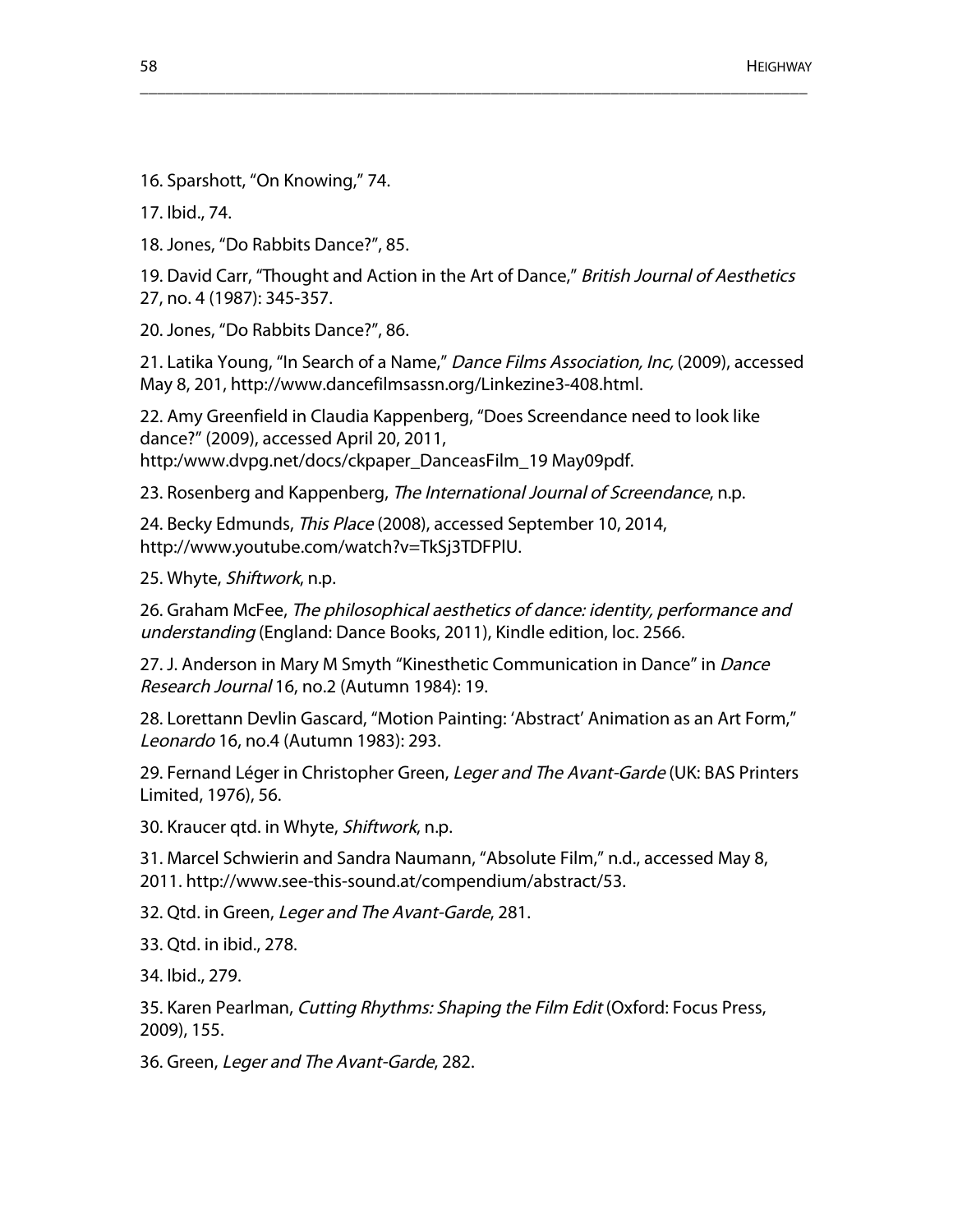37. Van Weeldon et al, "Perceptual Similarity in Visual Metaphor Processing," n.d, accessed September 5, 2014, http://www.spatialcognition.de/CSP/ vanWeeldon.pdf.

\_\_\_\_\_\_\_\_\_\_\_\_\_\_\_\_\_\_\_\_\_\_\_\_\_\_\_\_\_\_\_\_\_\_\_\_\_\_\_\_\_\_\_\_\_\_\_\_\_\_\_\_\_\_\_\_\_\_\_\_\_\_\_\_\_\_\_\_\_\_\_\_\_\_\_\_\_\_

38. Anon, " Spin!" (n.d) accessed September 3, 2014, http://www.migrations.co/article22-SPIN.

39. Jones in McFee, Dance, Education and Philosophy, 98.

40. Ibid.

41. Brannigan, *Dancefilm: Choreography and the Moving Image* (New York: Oxford University Press, 2011), viii.

42. Qtd in Brannigan, Dancefilm, viii.

43. Ibid.

44. Qtd. in "Program 11-111: Dance Film Artist in Focus: David Hinton (in person)," St. Petersburg International Dance Film Festival "Kinodance" (2006), accessed August 5, 2014, http://www.kinodance.com/russia/films\_program2\_2006.html.

45. Hinton in Take7.

46. Ibid.

47. Ibid.

48. Qtd. in Marta Renzi, "Can I Be a Canadian?" n.d, accessed January 4, 2011. http://dancefilms.org/2010/10/24/dfa-dance-on-camera-journal

49. Hinton "Part 09 Birds," n.d., accessed May 6, 2011, http://www.southeastdance.org.uk/podcasts/podcasts.html.

50. Ibid.

51. Pearlman, Cutting Rhythms, xxii.

52. Hinton, "Part 09 Birds," n.p.

53. Ibid.

- 54. Brannigan, Dancefilm, viii.
- 55. Pearlman, Cutting Rhythms.
- 56. In Edmunds, Cash, and Kappenberg, "What if…", n.p.

57. Whyte, *Shiftwork*, n.p.

58. Bruce Bebb, "The Many Media of Shirley Clarke," Journal of the University Film Association 34, no. 2 (Spring 1982): 3.

59. Henry Brietrose, "Films of Shirley Clarke," Film Quarterly 13, no.4 (1960): 57.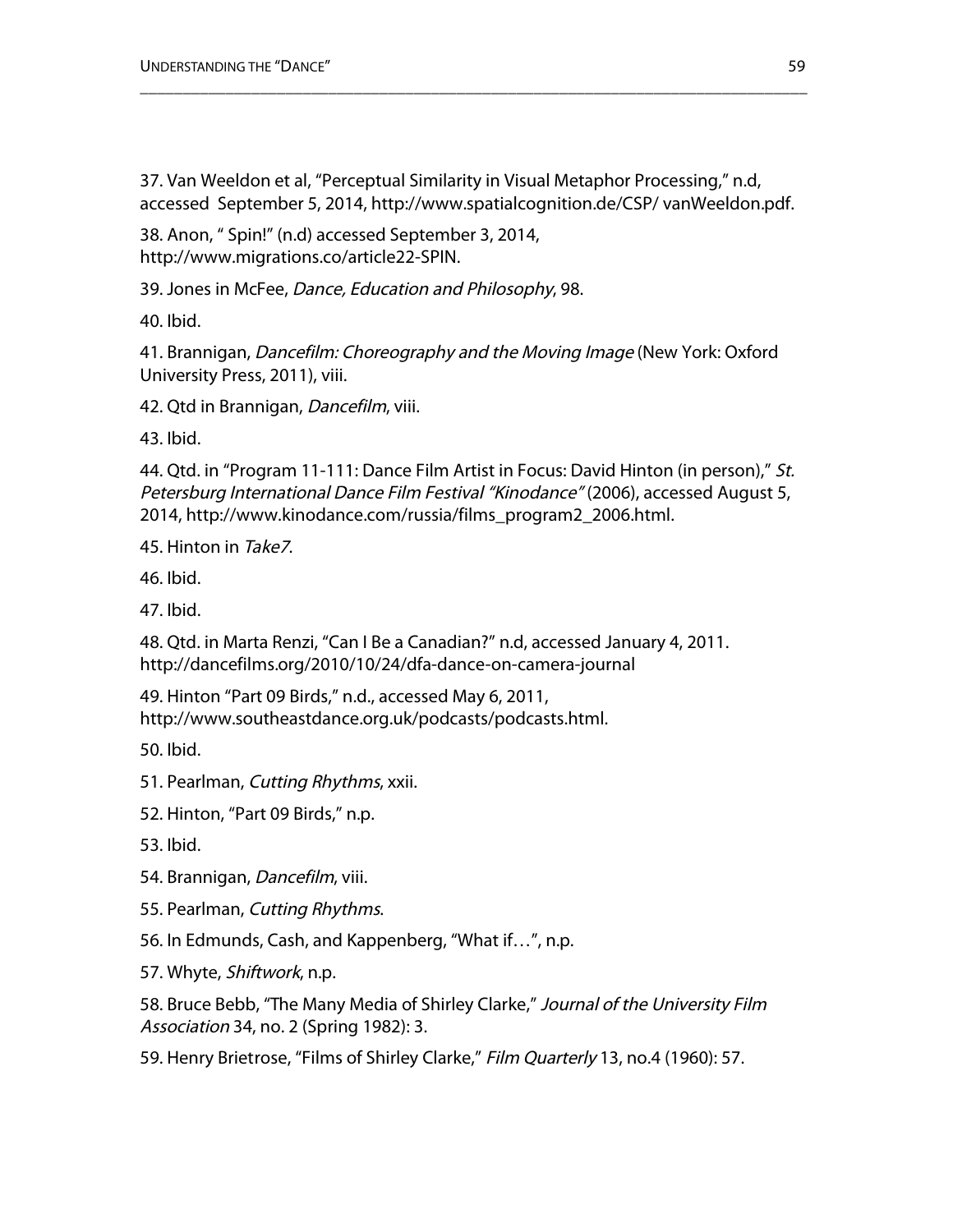60. Shirley Clarke qtd. in Lauren Rabinovitz, "Choreography of Cinema: an interview with Shirley Clarke," Afterimage (December 1983): 8-11, accessed May 8, 2011, http://www.vasulka.org/archive/4-30c/AfterImageDec83%28300%29.pdf.

\_\_\_\_\_\_\_\_\_\_\_\_\_\_\_\_\_\_\_\_\_\_\_\_\_\_\_\_\_\_\_\_\_\_\_\_\_\_\_\_\_\_\_\_\_\_\_\_\_\_\_\_\_\_\_\_\_\_\_\_\_\_\_\_\_\_\_\_\_\_\_\_\_\_\_\_\_\_

61. Ibid.

62. Ibid.

63. Brietrose, "Films of Shirley Clarke," 57.

64. Edmunds, This Place (2008), n.p.

65. In Edmunds, Cash, and Kappenberg, "What if…", n.p.

66. Whyte, "Hybrids," in Filmwaves (2009), accessed May 1, 2011, http://www.filmwaves.co.uk/index.php?option=com\_content&view=article&id=211:h ybrids-becky-edmunds&catid=78:dance-and-film&Itemid=2.

67. Edmunds in ibid.

68. Ibid.

69. Ibid.

70. Edmunds, "Seeing anew," RealTime 77 (Feb-March 2007), accessed April 22, 2011, http://www.realtimearts.net/article/issue77/8345.

71. Edmunds in Whyte, "Hybrids," n.p.

72. Ibid.

## **References**

Anonymous. SPIN! Accessed September 3, 2014. http://www.migrations.co/article22- SPIN.

Bebb, Bruce. "The Many Media of Shirley Clarke." Journal of the University Film Association 34, no. 2 (Spring 1982): 3-8.

Best, David. Expression in Movement and the Arts: A Philosophical Enquiry. London: Lepus Books, 1974.

Brannigan, Erin. Dancefilm; Choreography and the Moving Image. New York: Oxford University Press, 2011.

Breitrose, Henry, "Films of Shirley Clarke." Film Quarterly 13, no. 4 (1960): 57-58.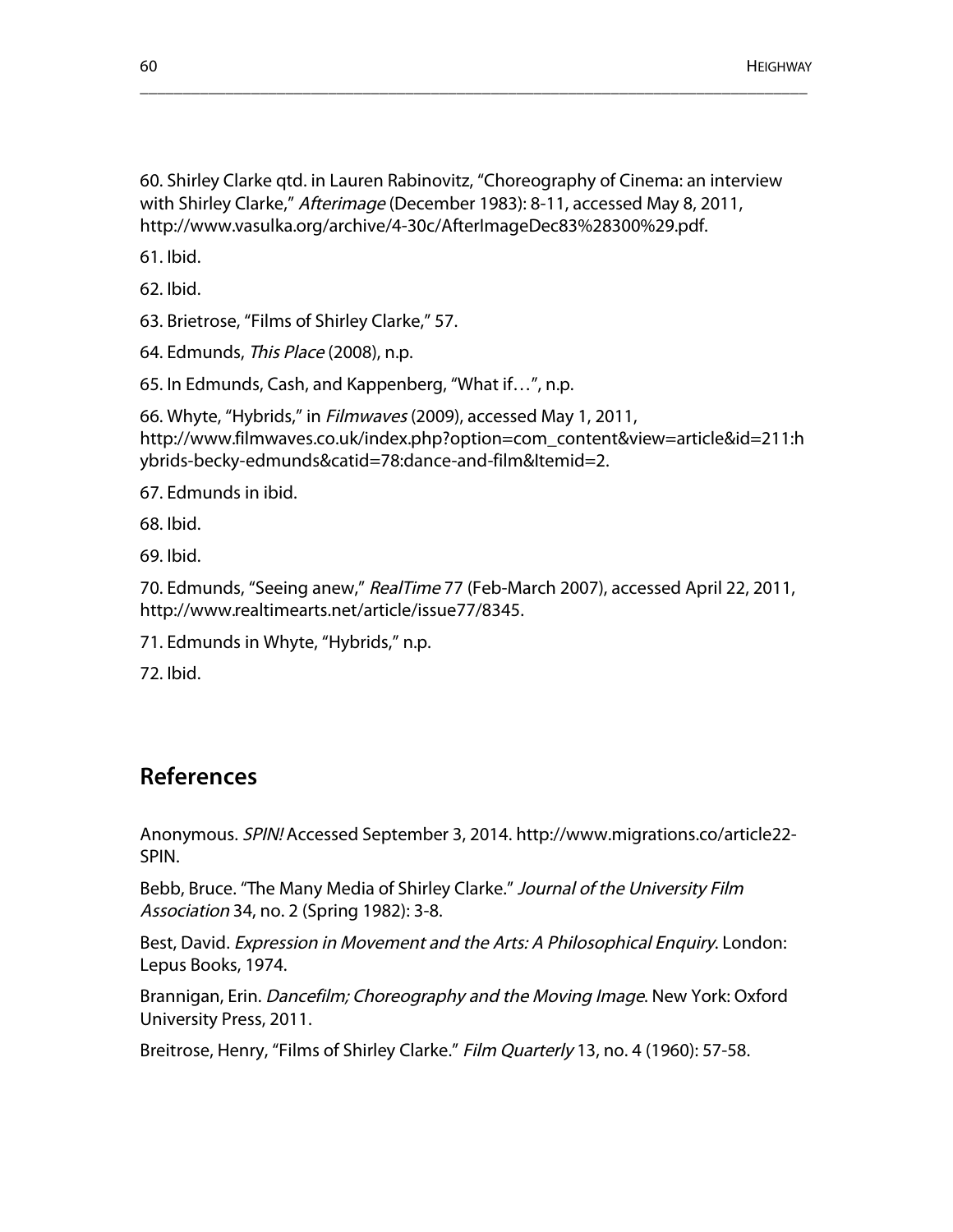Carr, David. "Thought and Action in the Art of Dance." British Journal of Aesthetics 27, no. 4 (1987): 345-357.

\_\_\_\_\_\_\_\_\_\_\_\_\_\_\_\_\_\_\_\_\_\_\_\_\_\_\_\_\_\_\_\_\_\_\_\_\_\_\_\_\_\_\_\_\_\_\_\_\_\_\_\_\_\_\_\_\_\_\_\_\_\_\_\_\_\_\_\_\_\_\_\_\_\_\_\_\_\_

Edmunds, Becky. "Seeing anew." RealTime 77 (Feb-March 2007): 36.

Edmunds, Becky, Lucy Cash, and Claudia Kappenberg. "What if…we could view all this as dance." Crossing Borders (2010). Accessed 2 September 2014. http://www.independentdance.co.uk/programmepage/exchanges/crossingborders/crossing-borders-talks-media-archive/.

Gascard, Lorettann Devlin. "Motion Painting: 'Abstract' Animation as an Art Form." Leonardo 16, no. 4 (Autumn, 1983): 293-297.

Green, Christopher. Leger and The Avant-Garde. UK: BAS Printers Limited, 1976.

Hinton, David. "Part 09: 'Birds'" (2009). Accessed 6 May, 2011. http://www.southeastdance.org.uk/podcasts/podcasts.html.

Jones, Sue. "Do Rabbits Dance? A Problem Concerning the Identification of Dance." In Dance, Education and Philosophy, edited by Graham Mcfee, 85-99. Oxford: Meyer & Meyer Sport, 1999.

Kappenberg, Claudia, "Does Screendance need to look like dance?" (2009). Accessed April 20, 2011.http://dvpg.net/docs/CKpaper\_DanceasFilm\_19May09.pdf.

Lund, Cornelia. " Cinedance, Dance in Cinema, and Dancing Cinema." See This Sound. (n.d). Accessed August 8, 2014. http://www.see-thissound.at/compendium/abstract/50.

McFee, Graham. Understanding Dance. London: Routledge, 1992.

---. Dance, Education and Philosophy. Oxford: Meyer & Meyer Sport, 1999.

---. The Philosophical Aesthetics of Dance: Identity, Performance and Understanding. England: Dance Books, 2011. Kindle edition.

Pearlman, Karen. Cutting Rhythms: Shaping the Film Edit. Oxford: Focus Press, 2009.

Renzi, Marta, "Can I Be a Canadian?" n.d. Accessed Jan 4, 2011. http://dancefilms.org/2010/10/24/dfa-dance-on-camera-journal.

Rabinovitz, Lauren. "Choreography of Cinema: an interview with Shirley Clarke."

Afterimage (December 1983): 8-11. Accessed May 8, 2011. http://www.vasulka.org/archive/4-30c/AfterImageDec83%28300%29.pdf.

Rosenberg, Douglas and Claudia Kappenberg. The International Journal of Screendance 1 (Summer 2010). Accessed May 8, 2011.

http://journals.library.wisc.edu/index.php/screendance/article/viewFile/316/310.